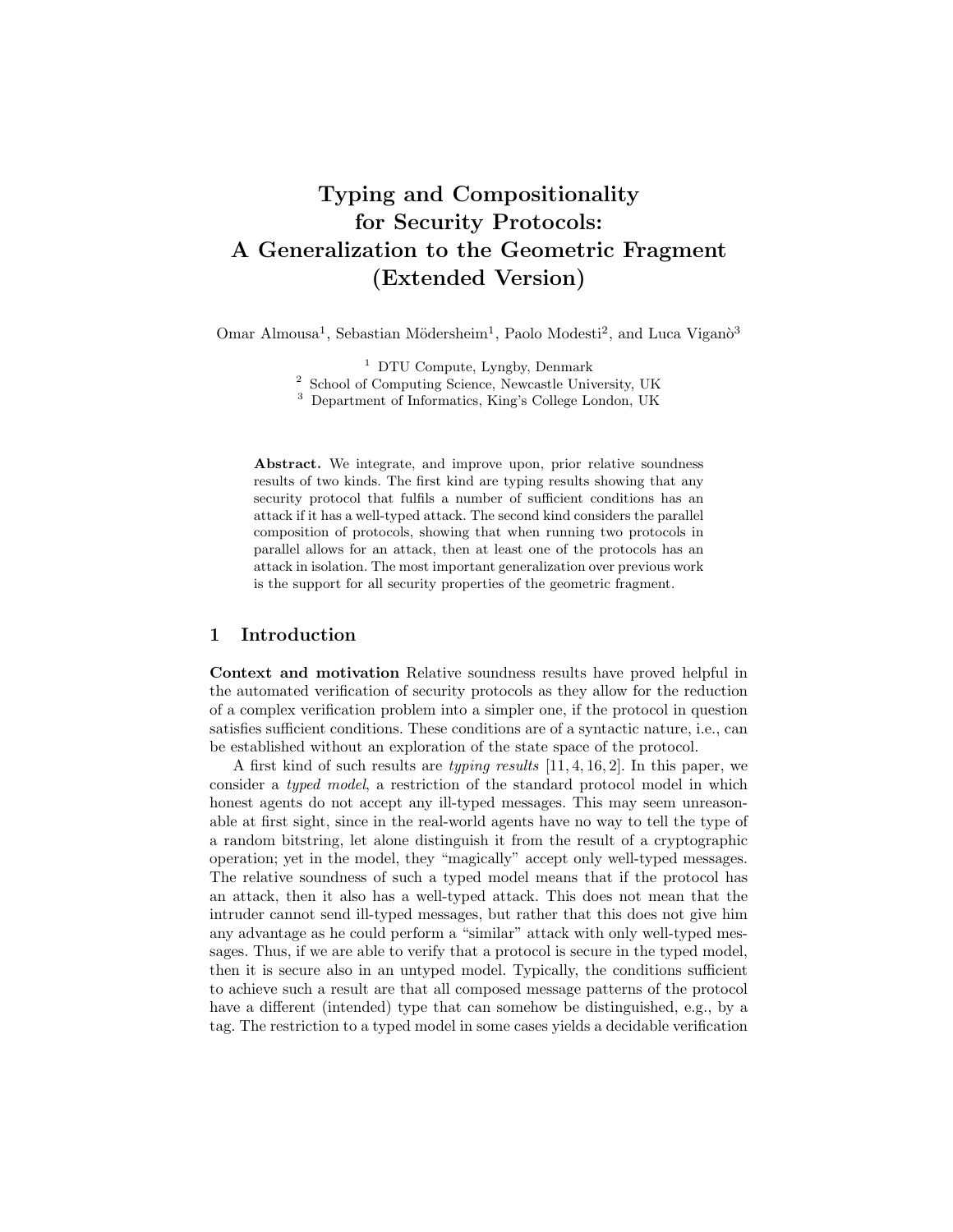problem, allows for the application of more tools and often significantly reduces verification time in practice [4, 3].

A similar kind of relative soundness results appears in compositional reasoning. We consider in this paper the parallel composition of protocols, i.e., running two protocols over the same communication medium, and these protocols may use, e.g., the same long-term public keys. (In the case of disjoint cryptographic material, compositional reasoning is relatively straightforward.) The compositionality result means to show that if two protocols satisfy their security goals in isolation, then their parallel composition is secure, provided the protocols meet certain sufficient conditions. Thus, it suffices to verify the protocols in isolation. The sufficient conditions in this case are similar to the typing result: every composed message can be uniquely attributed to one of the two protocols, which again may be achieved, e.g., by tags.

Contributions The contributions of this paper are thus twofold. First, we unify and thereby simplify existing typing and compositionality results: we recast them as an instance of the same basic principle and of the same proof technique. In a nutshell, this technique is to reduce the search for attacks to solving constraint reduction in a symbolic model. For protocols that satisfy the respective sufficient conditions, the constraint reduction will never make an ill-typed substitution, where for compositionality "ill-typed" means to unify protocol messages from two different protocols.

Second, this systematic approach also allows us to significantly generalize existing results to a larger set of protocols and security properties. For what concerns protocols, our soundness results do not require a particular fixed tagging scheme like most previous works, but use more liberal requirements that are satisfied by many existing real-world protocols like TLS.

While many existing results are limited to simple secrecy goals, we prove our results for the entire geometric fragment suggested by Guttman [9]. We even augment this fragment with the ability to directly refer to the intruder knowledge in the antecedent of goals; while this does not increase expressiveness, it is very convenient in specifications. In fact, handling the geometric fragment also constitutes a slight generalization of existing constraint-reduction approaches.

We proceed as follows. In  $\S 2$  and  $\S 3$ , we introduce a symbolic protocol model based on strands and properties in the geometric fragment. In  $\S$  4, we reduce verification of the security properties to solving constraints. In § 5 and § 6, we give our typing and parallel compositionality results. In § 7, we introduce a tool that automatically checks if protocols are parallel-composable and report about first experimental results. In  $\S 8$ , we conclude and discuss the related work. Proofs of the technical results are given in the appendix.

## 2 Messages, Formats and the Intruder Model

#### 2.1 Messages

Let  $\Sigma$  be a finite set of *operators* (also referred to as *function symbols*); as a concrete example, Table 1 shows a  $\Sigma$  that is representative for a wide range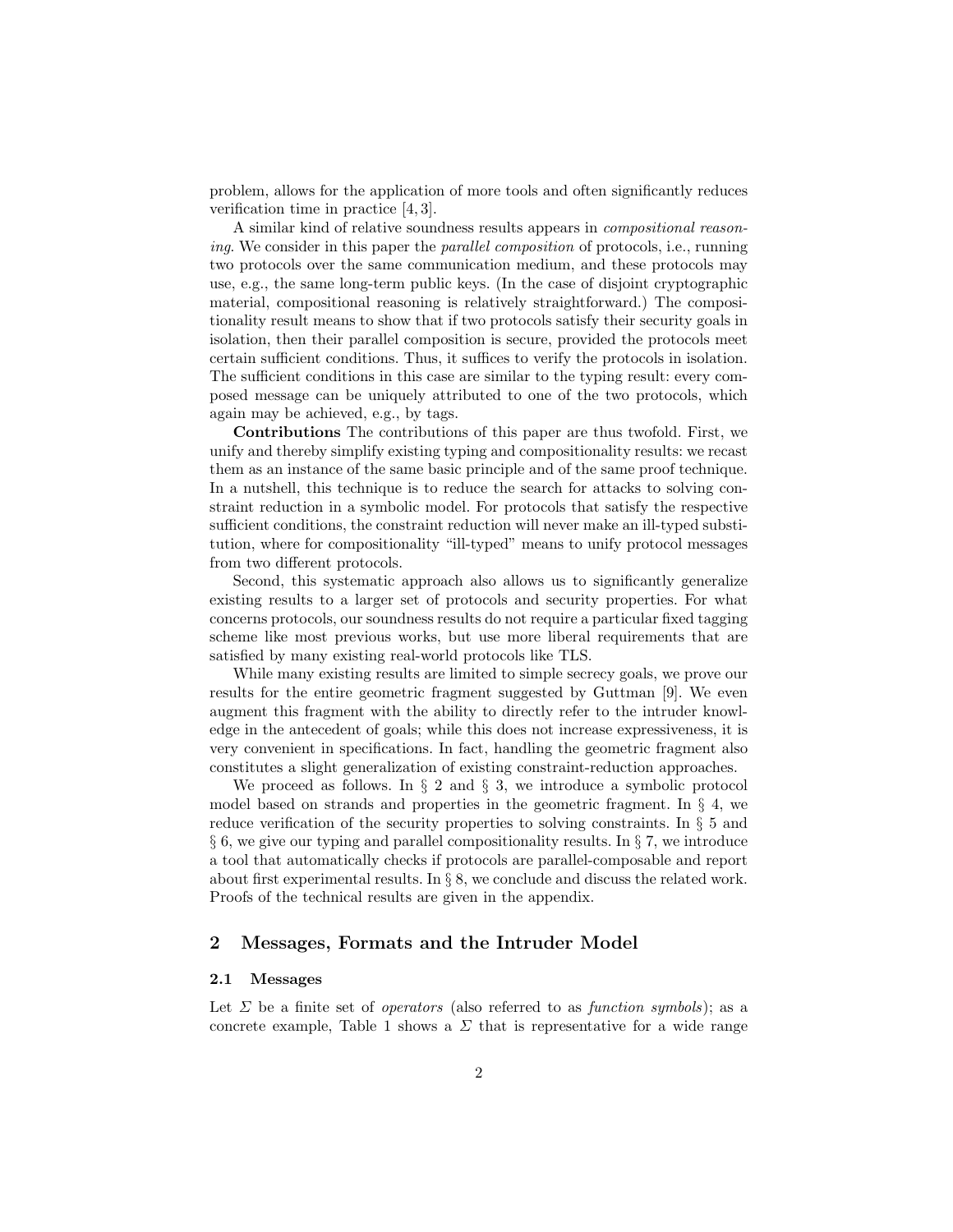of security protocols. Further, let  $\mathcal C$  be a countable set of *constants* and  $\mathcal V$  a countable set of variables, such that  $\Sigma$ ,  $\mathcal V$  and  $\mathcal C$  are pairwise disjoint. We write  $\mathcal{T}_{\Sigma\cup\mathcal{C}}(\mathcal{V})$  for the set of *terms* built with these constants, variables and operators, and  $\mathcal{T}_{\Sigma\cup\mathcal{C}}$  for the set of ground terms. We call a term t atomic (and write atomic(t)) if  $t \in V \cup C$ , and composed otherwise. We use also other standard notions such as *subterm*, denoted by  $\subseteq$ , and *substitution*, denoted by  $\sigma$ .

The set of constants  $\mathcal C$  is partitioned into three countable and pairwise disjoint subsets: (i) the set  $\mathcal{C}_{P_i}$  of *short-term constants* for each protocol  $P_i$ , denoting the constants that honest agents freshly generate in  $P_i$ ; (ii) the set  $\mathcal{C}_{priv}$  of longterm secret constants; and (iii) the set  $\mathcal{C}_{pub}$  of long-term public constants. This partitioning will be useful for compositional reasoning: roughly speaking, we will allow the intruder to obtain all public constants, and define that it is an attack if the intruder finds out any of the secret constants.

## 2.2 Formats

We use in this paper a notion of *formats* that is crucial to make our typing and compositionality results applicable to real-world protocols like TLS. Here, we break with the formal-methods tradition of representing clear-text structures of data by a pair operator  $(\cdot, \cdot)$ . For instance, a typical specification may contain expressions like  $(A, NA)$  and  $(NB, (KB, A))$ . This representation neglects the details of a protocol implementation that may employ various mechanisms to enable a receiver to decompose a message in a unique way (e.g., field-lengths or XML-tags). The abstraction has the disadvantage that it may easily lead to false positives and false negatives. For example, the two messages above have a unifier  $A \mapsto NB$  and  $NA \mapsto (KB, NA)$ , meaning that a message meant as  $(A, NA)$ may accidentally be parsed as  $(NB,(KB, A))$ , which could lead to a "type-flaw" attack. This attack may, however, be completely unrealistic in reality.

To handle this, previous typing results have used particular tagging schemes, e.g., requiring that each message field starts with a tag identifying the type of that field. Similarly, compositionality results have often required that each encrypted message of a protocol starts with a tag identifying the protocol that this message was meant for. Besides the fact that this does not really solve the problem of false positives and false negatives due to the abstraction, practically no existing protocol uses exactly this schema. Moreover, it is completely unrealistic to think that a widely used protocol like TLS would be changed just to make it compatible with the assumptions of an academic paper — the only chance to have it changed is to point out a vulnerability that can be fixed by the change.

Formats are a means to have a faithful yet abstract model. We define formats as functions from data-packets to concrete strings. For example, a format from TLS is client hello(time, random, session id, cipher suites, comp methods)  $=$  $byte(1) \cdot off_3(byte(3) \cdot byte(3) \cdot time \cdot random \cdot off_1(session_id) \cdot off_2(cipher\_suites) \cdot$ off<sub>1</sub>(comp methods)), where  $byte(n)$  means one concrete byte of value n, off<sub>k</sub> $(m)$ means that  $m$  is a message of variable length followed by a field of  $k$  bytes, and · represents string concatenation.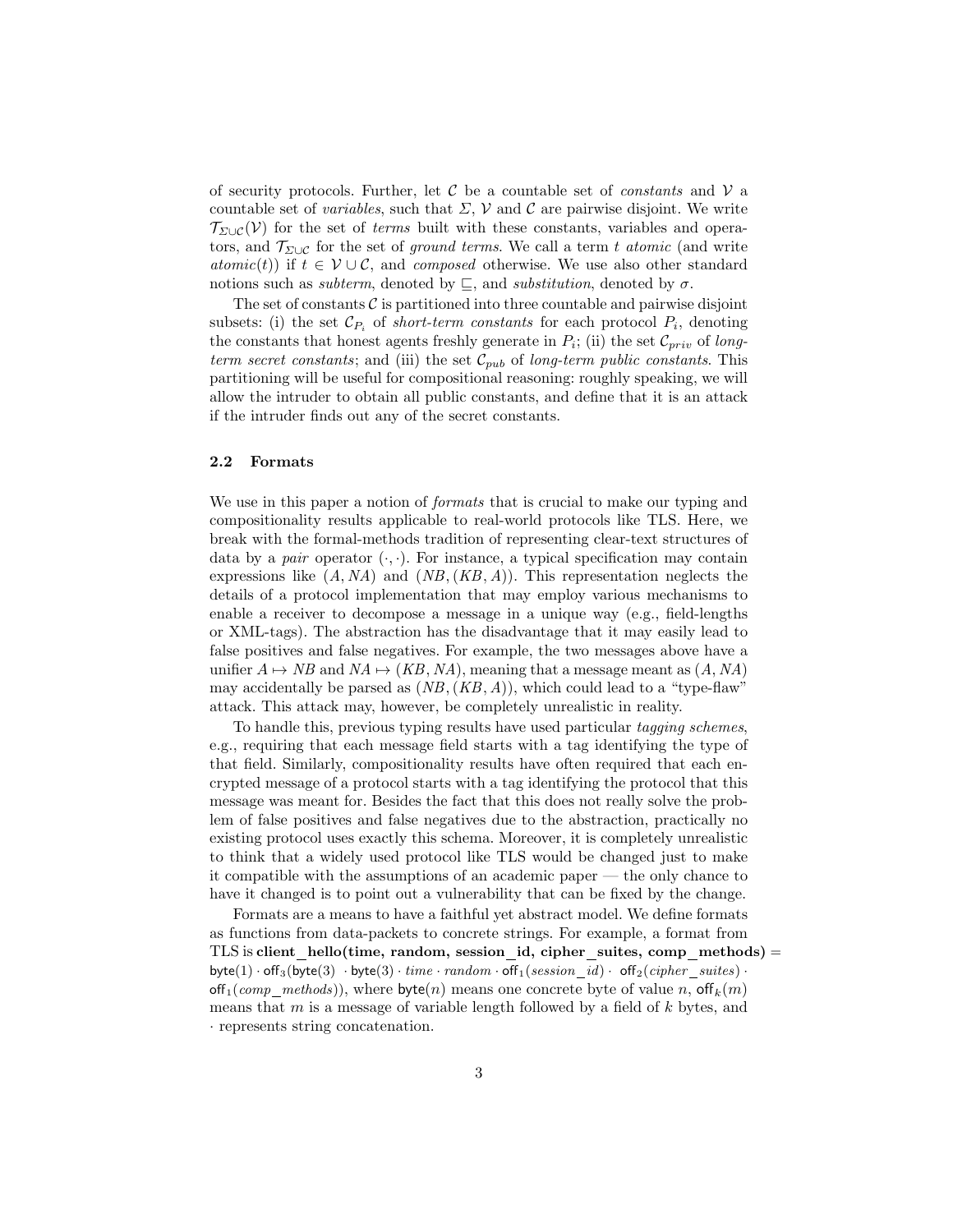| Description                                             | Operator               | Analysis rule                                                                                         |
|---------------------------------------------------------|------------------------|-------------------------------------------------------------------------------------------------------|
| Symmetric encryption                                    | $script(\cdot, \cdot)$ | $\left(\text{Ana}(\text{scrypt}(k,m)) = (\{k\}, \{m\})\right)$                                        |
| Asymmetric encryption                                   | $crypt(\cdot,\cdot)$   | $\begin{bmatrix} \texttt{Ana}(\texttt{crypt}(\texttt{pub}(t), m)) = (\{t\}, \{m\}) \end{bmatrix}$     |
| Signature                                               | $sign(\cdot, \cdot)$   | $\text{Ana}(\text{sign}(t,m)) = (\{\emptyset\}, \{m\})$                                               |
| Formats, e.g., $f_1$                                    |                        | $ \mathsf{f}_1(t_1,\cdots,t_n) $ Ana $(\mathsf{f}_1(t_1,\cdots,t_n))=(\emptyset,\{t_1,\cdots,t_n\}) $ |
| One-way functions, e.g., hash                           | $\mathsf{hash}(\cdot)$ | Ana $(hash(t)) = (\{\emptyset\}, \{\emptyset\})$                                                      |
| Public key of a given private key $\mathsf{pub}(\cdot)$ |                        | $ {\rm Ana}({\sf pub}(t))=(\{\emptyset\},\{\emptyset\})$                                              |
| All other terms                                         |                        | $\text{Ana}(t) = (\{\emptyset\}, \{\emptyset\})$                                                      |

Table 1. Example Operators  $\Sigma$ 

In the abstract model, we are going to use only abstract terms like the part in bold in the above example. It is shown in [17] that under certain conditions (on formats) this is a sound abstraction, i.e., without false positives or false negatives. These conditions are basically that formats must be parsed in an unambiguous way and must be pairwise disjoint, which means that we can treat formats just as free function symbols in the formal model. Both in typing and compositionality, these conditions allow us to apply our results to real world protocols no matter what formatting scheme they actually use (e.g., a TLS message cannot be accidentally be parsed as an EAC message). In fact, these reasonable conditions are satisfied by many protocols in practice, and whenever they are violated, typically we have a good chance to find actual vulnerabilities.

We will model formats as *transparent* in the sense that if the intruder learns  $f(t_1,\ldots,t_n)$ , then he also obtains the  $t_i$ .

#### 2.3 Intruder knowledge and deduction rules

We specify how the intruder can compose and decompose messages in the style of the Dolev-Yao intruder model.

**Definition 1.** An intruder knowledge M is a finite set of ground terms  $t \in$  $\mathcal{T}_{\Sigma\cup\mathcal{C}}$ . Let Ana(t) = (K,T) be a function that returns for every term t a pair  $(K, T)$  of finite sets of subterms of t. We define  $\vdash$  to be the least relation between a knowledge M and a term t that satisfies the following intruder deduction rules:

$$
\overline{M \vdash t} \quad \begin{array}{lll}\n\text{(Axiom)}, & \overline{M \vdash c} & \text{(Public)}, \\
\overline{M \vdash t} & \overline{t} \in M & \overline{M \vdash c} & \overline{c} \in \mathcal{C}_{pub} \\
& \overline{M \vdash f(t_1, \cdots, t_n)} & \overline{f} \in \Sigma^n \\
& \underline{M \vdash t} & \overline{M \vdash k_1} & \cdots & \underline{M \vdash k_n} & \text{(Decompose)}, \text{ Ana}(t) = (K, T), \\
& \overline{M \vdash t_i} & \overline{K} = \{k_1, \cdots, k_n\}, \ t_i \in T\n\end{array}
$$

The rules (Axiom) and (Public) formalize that the intruder can derive any term  $t \in M$  that is in his knowledge and every long-term public constant  $c \in C_{pub}$ , respectively, and the (Compose) rule formalizes that he can use compose known terms with any operator in  $\Sigma$  (where *n* denotes the arity of f). Table 1 provides an example  $\Sigma$  for standard cryptographic operators, along with the Ana function defined for each of them, which are available to all agents, including the intruder.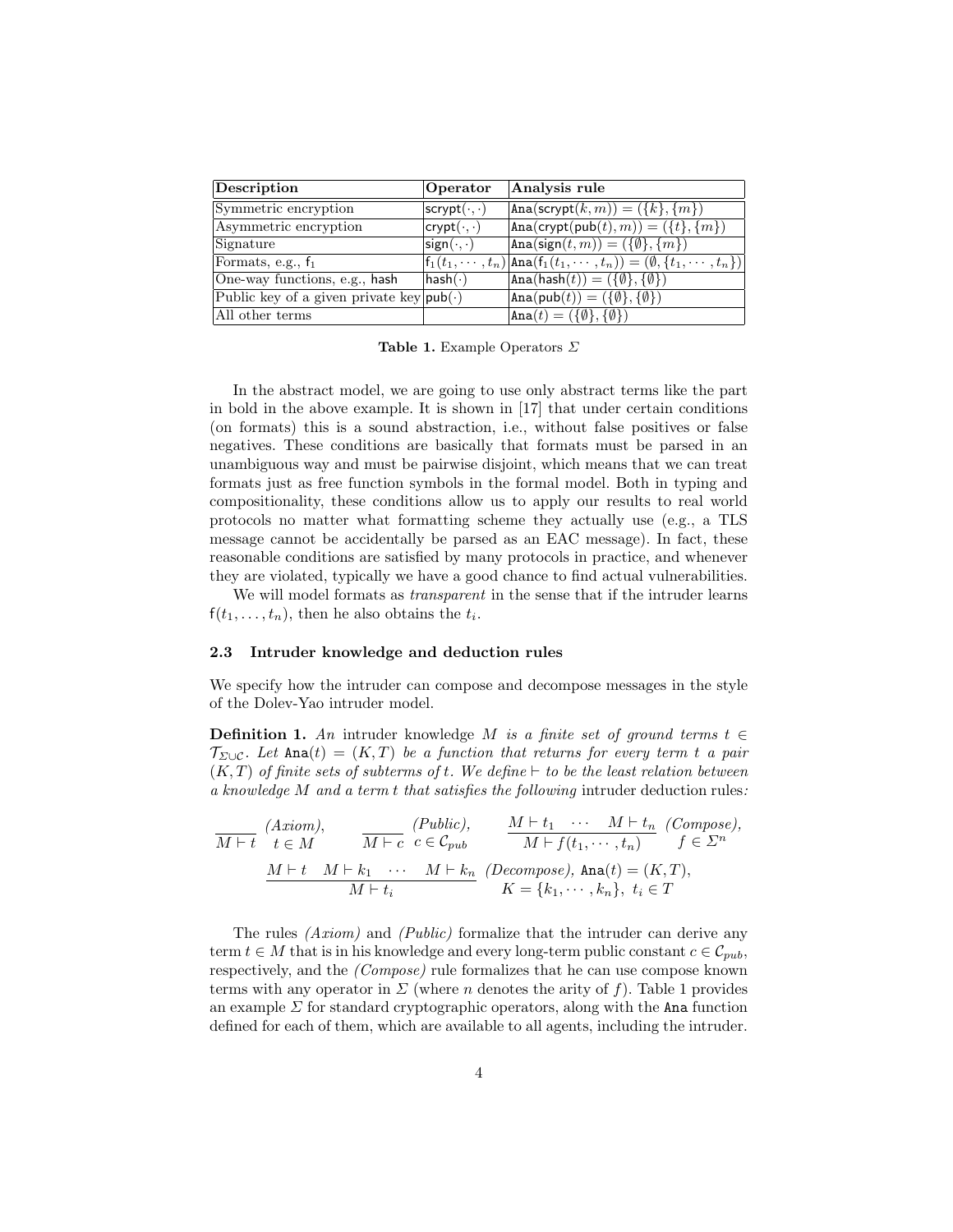For message decomposition, we namely rely on analysis rules for terms in the form of  $\texttt{Ana}(t) = (K, T)$ , which intuitively says that if the intruder knows the keys in set  $K$ , then he can analyze the term  $t$  and obtain the set of messages T. We require that all elements of  $K$  and  $T$  are subterms of  $t$  (without any restriction, the relation  $\vdash$  would be undecidable). Consider, e.g., the analysis rule for symmetric encryption given in Table 1:  $\text{Ana}(\text{scrypt}(k, m)) = (\{k\}, \{m\})$  says that given a term scrypt $(k, m)$  one needs the key  $\{k\}$  to derive  $\{m\}$ . By default, atomic terms cannot be analyzed, i.e.,  $\text{Ana}(t) = (\emptyset, \emptyset)$ . The generic *(Decompose)* deduction rule then formalizes that for any term with an Ana rule, if the intruder can derive the keys in  $K$ , he can also derive all the subterms of  $t$  in  $T$ .

# 3 Protocol Semantics

We define the following notions. A protocol consists of a set of *operational strands* (an extension of the strands of [10]) and a set of goal predicates that the protocol is supposed to achieve. The semantics of a protocol is an infinite-state transition system over symbolic states and security means that all reachable states satisfy the goal predicates. A symbolic state  $(S; M; E; \phi)$  consists of a set S of operational strands (representing the honest agents), the intruder knowledge  $M$ , a set E of events that have occurred, and a symbolic constraint  $\phi$  on the free variables occurring in the state. We first define constraints, then operational strands, the transition relation on symbolic states, and finally the goal predicates.

#### 3.1 Symbolic Constraints

The syntax of symbolic constraints is

$$
\phi := M \vdash t \mid \phi_{\sigma} \mid \neg \exists \bar{x}.\ \phi_{\sigma} \mid \phi \land \phi \mid \underbrace{\phi \lor \phi \mid \exists \bar{x}.\ \phi}_{\star} \quad \text{with} \quad \phi_{\sigma} := s \doteq t \mid \phi_{\sigma} \land \phi_{\sigma}
$$

where s, t range over terms in  $\mathcal{T}_{\Sigma\cup\mathcal{C}}(\mathcal{V})$ , M is a finite set of terms (not necessarily ground) and  $\bar{x}$  is list of variables. The sublanguage  $\phi_{\sigma}$  defines *equations* on messages, and we can existentially quantify variables in them, e.g., consider a  $\phi$ of the form  $\exists x \cdot y \doteq f(x)$ . We refer to equations also as *substitutions* since the application of the standard most general unifier on a conjunction of equations results in a set of substitutions. The constraints can contain such substitutions in positive and negative form (excluding all instances of a particular substitution).

 $M \vdash t$  is an *intruder constraint*: the intruder must be able to derive term t from knowledge M. Note that we have no negation at this level, i.e., we cannot write negated intruder constraints. A base constraint is a constraint built according to this grammar without the two cases marked  $\star$ , i.e., disjunction  $\phi \vee \phi$  and existential quantification  $\exists \bar{x}$ .  $\phi$ , which may only occur in negative substitutions.

For ease of writing, we define the semantics of the constraint language as standard for each construct (rather than following strictly the grammar of  $\phi$ ).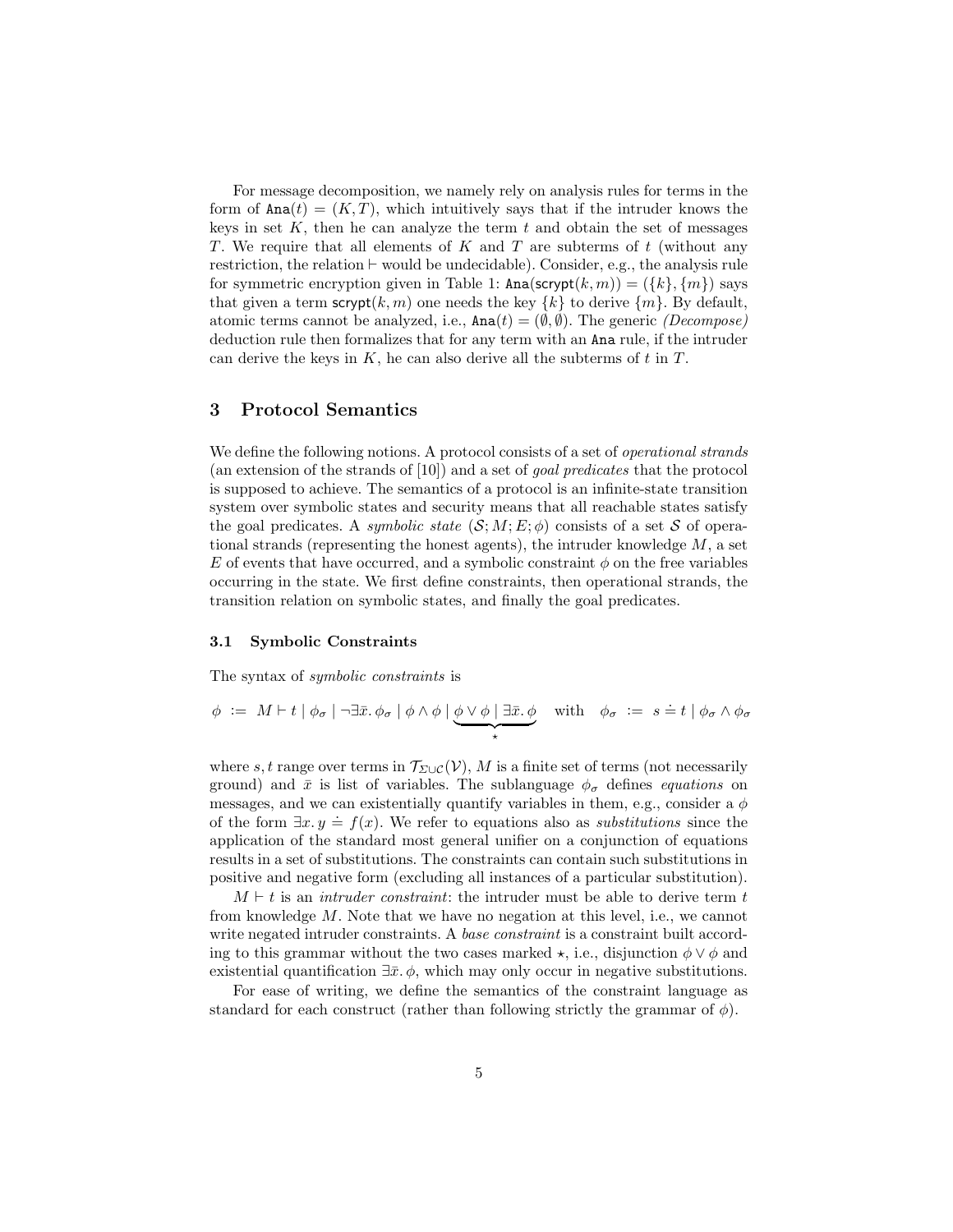**Definition 2.** Given an interpretation  $\mathcal{I}$ , which maps each variable in  $\mathcal{V}$  to a ground term in  $\mathcal{T}_{\Sigma}$ , and a symbolic constraint  $\phi$ , the model relation  $\mathcal{I} \models \phi$  is:

 $\mathcal{I} \models M \vdash t \text{ iff } \mathcal{I}(M) \vdash \mathcal{I}(t) \quad \mathcal{I} \models s = t \text{ iff } \mathcal{I}(s) = \mathcal{I}(t) \quad \mathcal{I} \models \neg \phi \text{ iff } not \mathcal{I} \models \phi$  $\mathcal{I} \models \phi_1 \land \phi_2$  iff  $\mathcal{I} \models \phi_1$  and  $\mathcal{I} \models \phi_2$   $\mathcal{I} \models \phi_1 \lor \phi_2$  iff  $\mathcal{I} \models \phi_1$  or  $\mathcal{I} \models \phi_2$  $\mathcal{I} \models \exists x.\phi \text{ iff there is a term } t \in \mathcal{T}_{\Sigma} \text{ such that } \mathcal{I}[x \mapsto t] \models \phi$ 

We say that I is a model of  $\phi$  iff  $\mathcal{I} \models \phi$ , and that  $\phi$  is satisfiable iff it has a model. Two constraints are equivalent, denoted by  $\equiv$ , iff they have the same models. We define as standard the variables, denoted by  $var(\cdot)$ , and the free variables, denoted by  $fv(\cdot)$ , of terms, sets of terms, equations, and constraints. A constraint  $\phi$  is closed, in symbols closed( $\phi$ ), iff  $fv(\phi) = \emptyset$ .

Every constraint  $\phi$  can be quite straightforwardly transformed into an equivalent constraint of the form

$$
\phi \equiv \exists \bar{x}.\,\phi_1 \vee \ldots \vee \phi_n
$$

where the  $\phi_i$  are base constraints. Unless noted otherwise, in the following we will assume that constraints are in this form.

**Definition 3.** A constraint is well-formed if each of its base constraints  $\phi_i$ satisfies the following condition: we can order the conjuncts of  $\phi_i$  such that  $\phi_i = M_1 \vdash t_1 \wedge \ldots \wedge M_n \vdash t_n \wedge \phi'_i$ , where  $\phi'_i$  contains no further  $\vdash$  constraints and such that  $M_j \subseteq M_{j+1}$  (for  $1 \leq j < n$ ) and  $fv(M_j) \subseteq fv(t_1) \cup ... \cup fv(t_{j-1})$ .

Intuitively, this condition expresses that the intruder knowledge grows monotonically and all variables that occur in an intruder knowledge occur in a term that the intruder sent earlier in the protocol execution. We will ensure that all constraints that we deal with are well-formed.

#### 3.2 Operational Strands

In the original definition of [19], a strand denotes a part of a concrete protocol execution, namely, a sequence of ground messages that an agent sends and receives. We introduce here an extension that we call operational strands, where terms may contain variables, there may be positive and negative equations on messages, and agents may create events over which we can formulate the goals:

$$
S \ := \ \mathsf{send}(t).S \mid \mathsf{receive}(t).S \mid \mathsf{event}(t).S \mid (\exists \bar{x}. \ \phi_{\sigma}).S \mid (\neg \exists \bar{x}.\phi_{\sigma}).S \mid 0
$$

where  $\phi_{\sigma}$  is as defined above; we will omit the parentheses when there is no risk of confusing the dots. fv and *closed* extend to operational strands as expected, with the exception of the receiving step, which can bind variables: we set  $fv(receive(t).S) = fv(S) \backslash fv(t)$ . According to the semantics that we define below, in receive(x).receive( $f(x)$ ).send(x).0 the variable x is bound actually in the first receive, i.e., the strand is equivalent to receive(x).receive(y).(y  $\dot{=} f(x)$ ).send(x).0.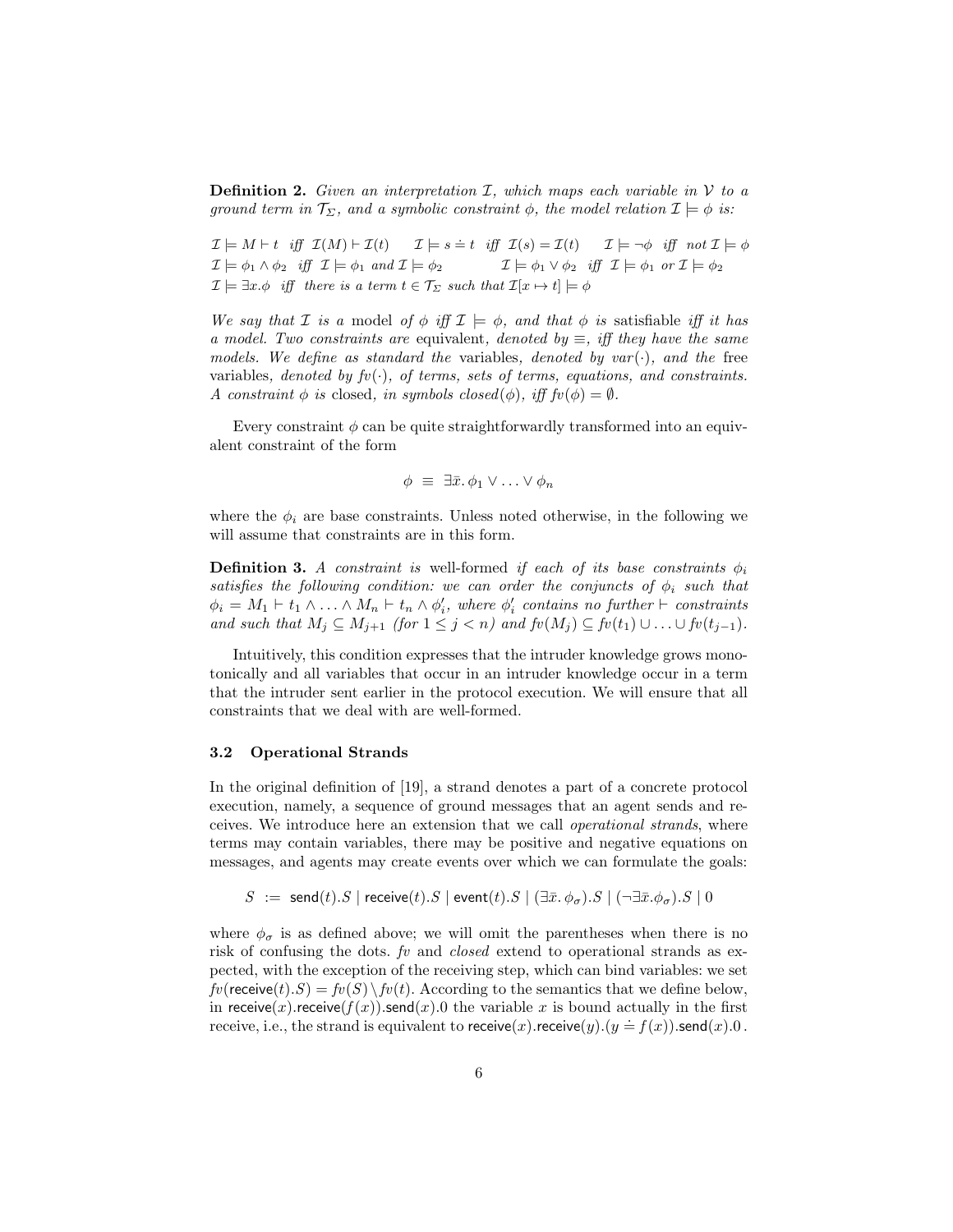A symbolic state  $(S; M; E; \phi)$  consists of a (finite or countable) set S of closed operational strands, a finite set  $4 M$  of terms representing the intruder knowledge, a finite set E of events, and a formula  $\phi$ .  $fv(\cdot)$  and closed extend to symbolic states again as expected. We ensure that  $f(v(S) \cup f(v(M) \cup f(v(E) \subseteq f(v(\phi))$  for all reachable states  $(S; M; E; \phi)$ , and that  $\phi$  is well-formed. This is so since in the transition system shown shortly, the operational strands of the initial state are closed and the transition relation only adds new variables in the case of receive(*t*), but in this case  $\phi$  is updated with  $M \vdash t$ .

A protocol specification  $(S_0, G)$  (or simply protocol) consists of a set  $S_0$  of closed operational strands and a set G of goal predicates (defined below). For simplicity, we assume that the bound variables of any two different strands in  $\mathcal{S}_0$ are disjoint (which can be achieved by  $\alpha$ -renaming). The strands in  $S_0$  induce an *infinite-state transition system* with *initial state*  $(S_0; \emptyset; \emptyset; \top)$  and a transition relation  $\Rightarrow$  defined as the least relation closed under six transition rules:

- T1  $({\{send(t).S\}} \cup S; M; E; \phi) \Rightarrow ({S} \cup S; M \cup {t}; E; \phi)$
- T2 ({receive(t).S}  $\cup$  S;  $M$ ; E;  $\phi$ )  $\Rightarrow$  ({S}  $\cup$  S;  $M$ ; E;  $\phi \wedge M \vdash t$ )
- T3  $({\{event(t).S\}} \cup S; M; E; \phi) \Rightarrow ({S\}} \cup S; M; E \cup event(t); \phi)$
- T4  $({\phi'.S} \cup \mathcal{S}; M; E; \phi) \Rightarrow ({S} \cup \mathcal{S}; M; E; \phi \wedge \phi')$
- T5  $({0} \cup \mathcal{S}; M; E; \phi) \Rightarrow (\mathcal{S}; M; E; \phi)$
- T6  $(\mathcal{S}; M; E; \phi) \Rightarrow (\mathcal{S}; M; E \cup \{ \text{lts}(c) \}; \phi)$  for every  $c \in \mathcal{C}_{priv}$

The rule T1 formalizes that sent messages are added to the intruder knowledge  $M$ . T2 formalizes that an honest agent receives a message of the form  $t$ , and that the intruder must be able to create that message from his current knowledge, expressed by the new constraint  $M \vdash t$ ; this indirectly binds the free variables of the rest of the strand in the sense that they are now governed by the constraints of the state. (In a non-symbolic model, one would at this point instead need to consider all ground instances of t that the intruder can generate.) T3 formalizes that we add events to the set  $E$ . T4 simply adds the constraint  $\phi'$  to the constraint  $\phi$ . T5 says that if a strand reaches  $\{0\}$ , then we remove it. Finally, for every secret constant c in  $\mathcal{C}_{priv}$ , T6 adds the event  $lts(c)$ to the set  $E$ . (We define later as a goal that the intruder never obtains any  $c$  for which  $lts(c) \in E$ .) We cannot have this in the initial set E as we need it to be finite; this construction is later crucial in the parallel composition proof as we can at any time blame a protocol (in isolation) that leaks a secret constant. We discuss below that in practice this semantic rule does not cause trouble to the verification of the individual protocols.

#### 3.3 Goal Predicates in the Geometric Fragment

We express goals by *state formulas in the geometric fragment* [9]. Here, we also allow to directly talk about the intruder knowledge, but in a restricted manner so that we obtain constraints of the form  $\phi$ . Security then means: every reachable

<sup>4</sup> Some approaches instead use multi-sets as we may have several identical strands, but since one can always make a strand unique, using sets is without loss of generality.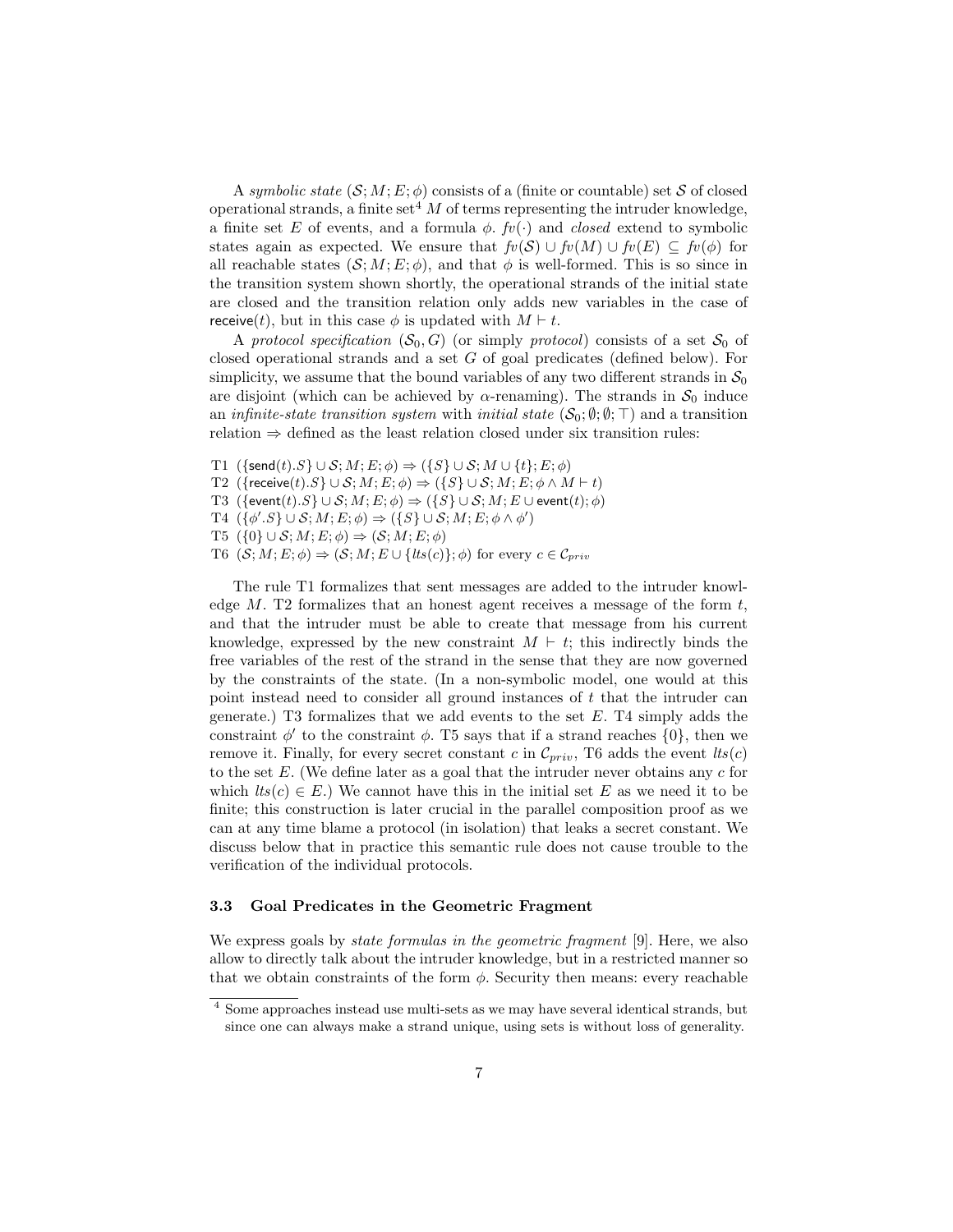state in the transition system induced by  $S_0$  satisfies each state formula, and thus an attack is a reachable state where at least one goal does not hold.

The constraints  $\phi$  we have defined above are interpreted only with respect to an interpretation of the free variables, whereas the state formulas are evaluated with respect to a symbolic state, including the current intruder knowledge and events that have occurred (as before, we define the semantics for each construct).

**Definition 4.** State formulas  $\Psi$  in the geometric fragment are defined as:

$$
\Psi\;:=\;\forall\bar x\,.\,(\psi\;\Longrightarrow\;\psi_0)\;\,with\;\begin{cases}\psi\;:=\;\mathsf{ik}(t)\;|\;\mathsf{event}(t)\;|\;t\;{\buildrel\perp\hspace{-0.2em}\dot{\equiv}\;} t'\;|\;\psi\wedge\psi'\;|\;\psi\vee\psi'\;|\;\exists\bar x.\psi_0\\\psi_0\;:=\;\mathsf{event}(t)\;|\;t\;{\buildrel\perp\hspace{-0.2em}\dot{\equiv}\;} t'\;|\;\psi_0\wedge\psi_0'\;|\;\psi_0\vee\psi_0'\;|\;\exists\bar x.\psi_0\end{cases}
$$

where  $\mathsf{ik}(t)$  denotes that the intruder knows the term t.  $\mathfrak{f}v(\cdot)$  and closed extend to state formulas as expected. Given a state formula  $\Psi$ , an interpretation  $\mathcal{I}$ , and a state  $\mathfrak{S} = (\mathcal{S}; M; E; \phi)$ , we define  $\mathcal{I}, M, E \models_{\mathfrak{S}} \Psi$  as:

$$
T, M, E \models_{\mathfrak{S}} \text{event}(t) \text{ iff } T(\text{event}(t)) \in \mathcal{I}(E)
$$
  
\n
$$
T, M, E \models_{\mathfrak{S}} \text{ik}(t) \text{ iff } T(M) \vdash T(t)
$$
  
\n
$$
T, M, E \models_{\mathfrak{S}} s = t \text{ iff } T(s) = T(t)
$$
  
\n
$$
T, M, E \models_{\mathfrak{S}} \Psi \land \Psi' \text{ iff } T, M, E \models_{\mathfrak{S}} \Psi \text{ and } T, M, E \models_{\mathfrak{S}} \Psi'
$$
  
\n
$$
T, M, E \models_{\mathfrak{S}} \Psi \lor \Psi' \text{ iff } T, M, E \models_{\mathfrak{S}} \Psi \text{ or } T, M, E \models_{\mathfrak{S}} \Psi'
$$
  
\n
$$
T, M, E \models_{\mathfrak{S}} \neg \Psi \text{ iff not } T, M, E \models \Psi
$$
  
\n
$$
T, M, E \models_{\mathfrak{S}} \exists x. \Psi \text{ iff there exists } t \in T_{\Sigma} \text{ and } T[x \mapsto t] \models_{\mathfrak{S}} \Psi
$$

**Definition 5.** A protocol  $P = (\mathcal{S}_0, {\Psi_0, \cdots, \Psi_n})$ , where the  $\Psi_i$  are closed state formulas, has an attack against goal  $\Psi_i$  iff there exist a reachable state  $\mathfrak{S} =$  $(S; M; E; \phi)$  in the transition system induced by  $S_0$  and an interpretation I such that  $\mathcal{I}, M, E \models_{\mathfrak{S}} \neg \Psi_i$  and  $\mathcal{I} \models \phi$ . We also call  $\mathfrak{S}$  an attack state in this case.

Note that in this definition the interpretation  $\mathcal I$  does not matter in  $\mathcal I, M, E \models_{\mathfrak{S}}$  $\neg \Psi_i$  because  $\Psi_i$  is closed.

*Example 1*. If a protocol generates the event<sup>5</sup> secret( $x_A, x_B, x_m$ ) to denote that the message  $x_m$  is supposed to be a secret between agents  $x_A$  and  $x_B$ , and optionally—the event release $(x_m)$  to denote that  $x_m$  is no longer a secret, then we can formalize *secrecy* via the state formula  $\forall x_A x_B x_m$ .(secret( $x_A, x_B, x_m$ ) ∧  $ik(x_m) \implies x_A = i \vee x_B = i \vee$  release $(x_m)$ , where i denotes the intruder. The release event can be used to model declassification of secrets as needed to verify perfect forward secrecy (when other data should remain secret even under the release of temporary secrets). We note that previous compositionality approaches do not support such goals.

A typical formulation of non-injective agreement [13] uses the two events commit $(x_A, x_B, x_m)$ , which represents that  $x_A$  intends to send message  $x_m$  to  $x_B$ ), and running( $x_A, x_B, x_m, x_C$ ), which represents that  $x_B$  believes to have received  $x_m$  from  $x_A$ , with  $x_C$  a unique identifier:  $\forall x_A x_B x_m x_C$ . (running  $(x_A, x_B,$  $x_m, x_c$   $\implies$  commit $(x_A, x_B, x_m) \vee x_A = i \vee x_B = i$ , and *injective agreement* would additionally require:  $\forall x_A x_B x_m x_C x_C'$ . running $(x_A, x_B, x_m, x_C) \wedge$ running $(x_A, x_B, x_M, x_C)$  $x_B, x_m, x_C'$   $\implies x_A = i \vee x_B = i \vee x_C = x_C'$  $\overline{C}$ .

<sup>&</sup>lt;sup>5</sup> Strictly speaking, we should write event(secret( $x_A, x_B, x_m$ )) but, for readability, here and below we will omit the outer  $event(\cdot)$  when it is clear from context.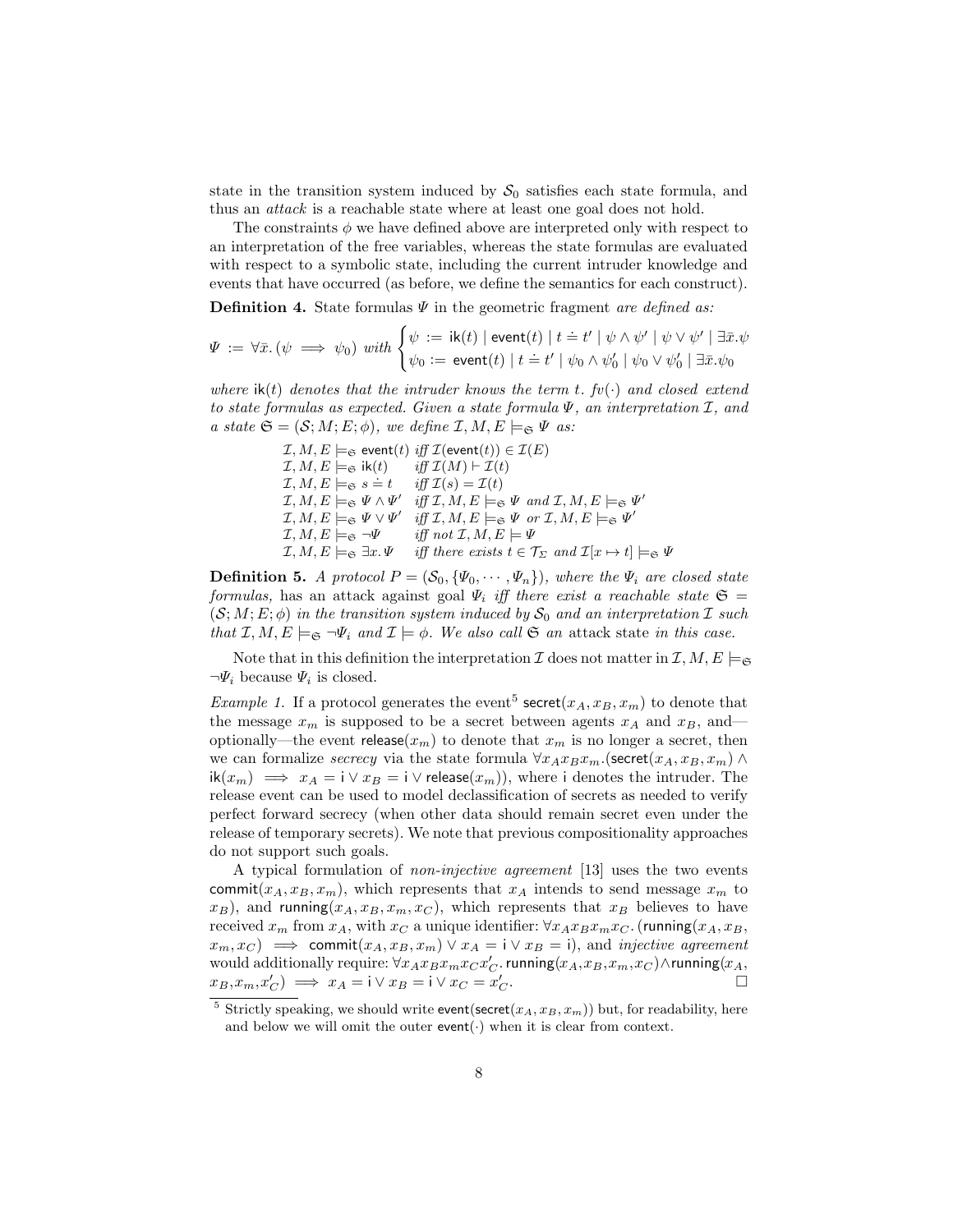# 4 Constraint Solving

We first show how to translate every state formula  $\Psi$  in the geometric fragment for a given symbolic state  $\mathfrak{S} = (\mathcal{S}; M; E; \phi)$  into a constraint  $\phi'$  (in the fragment defined in Section 3.1) so that the models of  $\phi \wedge \phi'$  represent exactly all concrete instances of  $\mathfrak S$  that violate  $\Psi$ . Then, we extend a rule-based procedure to solve  $\phi$ -style constraints (getting them into an equivalent simple form). This procedure provides the basis for our typing and parallel composition results.

#### 4.1 From geometric fragment to symbolic constraints

Consider a reachable symbolic state  $(S; M; E; \phi)$  and a goal formula  $\Psi$ . As mentioned earlier, we require that  $\Psi$  is closed. Let us further assume that the bound variables of  $\Psi$  are disjoint from the variables (bound or free) of  $S, M, E$ , and  $\phi$ . We now define a *translation function*  $tr_{M,E}(\Psi) = \phi'$  where  $\phi'$  represents the negation of  $\Psi$  with respect to intruder knowledge M and events E. The negation is actually manifested in the first line of the definition:

$$
\begin{array}{lll} tr_{M,E}(\forall \bar{x},\psi\Rightarrow \psi_0) & = \exists \bar{x}. \ tr'_{M,E}(\psi) \wedge tr'_{M,E}(\neg \psi_0) \\ tr'_{M,E}(\mathrm{ik}(t)) & = M \vdash t \\ tr'_{M,E}(\mathrm{event}(t)) & = \bigvee_{\mathrm{event}(s) \in E} s = t \\ tr'_{M,E}(s=t) & = s=t \\ tr'_{M,E}(\psi_1 \vee \psi_2) & = tr'_{M,E}(\psi_1) \vee tr'_{M,E}(\psi_2) \\ tr'_{M,E}(\psi_1 \wedge \psi_2) & = tr'_{M,E}(\psi_1) \wedge tr'_{M,E}(\psi_2) \\ tr'_{M,E}(\exists \bar{x}.\psi) & = \exists \bar{x}. tr'_{M,E}(\psi) \\ tr'_{M,E}(\neg \mathrm{event}(t)) & = \bigwedge_{\mathrm{event}(s) \in E} \neg s = t \\ tr'_{M,E}(\neg \mathrm{cent}(t)) & = \bigwedge_{\mathrm{event}(s) \in E} \neg s = t \\ tr'_{M,E}(\neg \exists \bar{x}.\psi_1 \vee \psi_2)) = tr'_{M,E}(\neg \exists \bar{x}.\psi_1) \wedge tr'_{M,E}(\neg \exists \bar{x}.\psi_2) \\ tr'_{M,E}(\neg \neg \phi) & = tr'_{M,E}(\phi) \\ tr'_{M,E}(\neg \exists \bar{x}.\mathrm{event}(t_1) \wedge \cdots \wedge \mathrm{event}(t_n) \wedge u_1 = v_1 \wedge \cdots u_m = v_m) = \\ \bigwedge_{\mathrm{event}(s_1) \in E\ldots\mathrm{event}(s_n) \in \neg \exists \bar{x}. \ (s_1 = t_1 \wedge \cdots \wedge t_n = s_n \wedge u_1 = v_1 \wedge \cdots u_m = v_m) \end{array}
$$

**Theorem 1** Let  $\mathfrak{S} = (\mathcal{S}; M; E; \phi)$  be a symbolic state and  $\Psi$  a formula in the geometric fragment such that  $fv(\Psi) = \emptyset$  and  $var(\Psi) \cap var(\phi) = \emptyset$ . For all  $\mathcal{I} \models \phi$ , we have  $\mathcal{I}, M, E \models_{\mathfrak{S}} \neg \Psi$  iff  $\mathcal{I} \models tr_{M,E}(\Psi)$ . Moreover, if  $\phi$  is well-formed, then so is  $\phi \wedge tr_{M,E}(\Psi)$ .

#### 4.2 Constraint Reduction

As mentioned before, we can transform any well-formed constraint into the form  $\phi \equiv \exists \bar{x}.\phi_0 \vee \ldots \vee \phi_n$ , where  $\phi_i$  are base constraints, i.e., without disjunction and existential quantification (except in negative substitutions). We now discuss how to find the solutions of such well-formed base constraints. Solving intruder constraints has been studied quite extensively, e.g., in [14, 18, 5, 16], where the main application of constraints was for efficient protocol verification for a bounded number of sessions of honest agents. Here, we use constraints rather as a proof argument for the shape of attacks. Our result is of course not restricted to a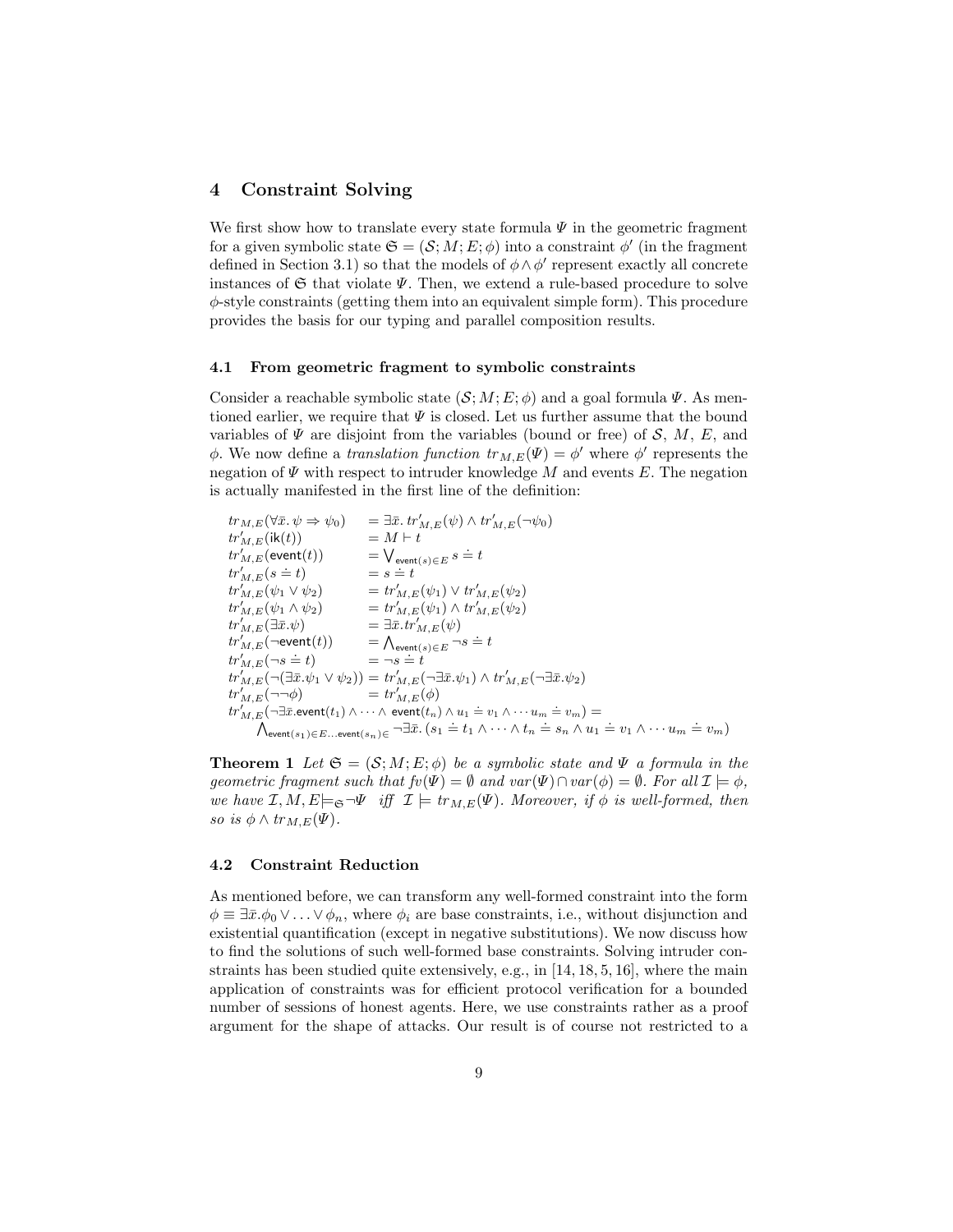bounded number of sessions as we do not rely on an exploration of reachable symbolic states (that are indeed infinite) but rather make an argument about the constraints in each of these states.

We consider *constraint reduction rules* of the form  $\frac{\phi'}{4}$  $\frac{\varphi}{\phi}$  (name), cond expressing that  $\phi'$  entails  $\phi$  (if the side condition *cond* holds). However, we will usually read the rule backwards, i.e., as: one way to solve  $\phi$  is  $\phi'$ .

Definition 6. The satisfiability calculus for the symbolic intruder comprises the following constraint reduction rules:

$$
\frac{eq(\sigma) \land \sigma(\phi)}{M + t \land \phi} \quad (Unify), \ s, t \notin V, s \in M, \qquad \frac{eq(\sigma) \land \sigma(\phi)}{s \doteq t \land \phi} \quad (Equation), \ \sigma \in mgu(s \doteq t),
$$
\n
$$
\frac{\phi}{M + c \land \phi} \quad (PubConsts), \ c \in C_{pub} \quad \frac{M + t_1, \cdots, M + t_n}{M + f(t_1, \cdots, t_n)} \quad (Compose), \ f \in \Sigma^n
$$
\n
$$
\frac{\Lambda_{k \in K} M + k \land (M + t \land \phi)^{T \gg M} \quad (Decompose), \ s \in M, \text{Ana}(s) = (K, T), T \not\subseteq M, \ A_{k \in K} M + t \land \phi \quad \text{and} \ (Decompose) \ has \ not \ been \ applied \ with \ the \ same \ M \ and \ s \ before
$$

where  $(M' \vdash t)^{T \gg M}$  is  $M' \cup T \vdash t$  if  $M \subseteq M'$  and  $M' \vdash t$  otherwise,  $eq(\sigma)$  =  $x_1 \doteq t_1 \wedge \ldots \wedge x_n \doteq t_n$  is the constraint corresponding to a substitution  $\sigma =$  $[x_1 \mapsto t_1, \ldots, x_n \mapsto t_n],$  and  $mgu(s \doteq t)$  is the standard most general unifier for the pair of terms t and s (in the free-algebra).

Recall that the mgu, if it exists, is unique modulo renaming. We may also apply mgu on conjunction equations. Let us now explain the rules. (Unify) expresses that one way to generate a term t from knowledge  $M$  is to use any term  $s \in M$  that can be unified with t, but one commits in this case to the unifier  $\sigma$ ; this is done by applying  $\sigma$  to the rest of the constraint and recording its equations. (Unify) cannot be applied when s or t are variables; intuitively: when t is a variable, the solution is an arbitrary term, so we consider this a solved state (until elsewhere a substitution is required that substitutes  $t$ ); when s is variable, then it is a subterm of a message that the intruder created earlier. If the earlier constraint is already solved (i.e., a variable) then s is something the intruder could generate from an earlier knowledge and thus redundant.

 $(Equation)$ , which similarly allows us to solve an equation, can be applied if s or  $t$  are variables, provided the conditions are satisfied, but later we will have to prevent vacuous application of this rule to its previous result, i.e., the equations  $eq(\sigma)$ . (PubConsts) says that the intruder can generate all public constants.

(*Compose*) expresses that one way to generate a composed term  $f(t_1, \ldots, t_n)$ is to generate the subterms  $t_1, \ldots, t_n$  (because then f can be applied to them). (Decompose) expresses that we can attempt decryption of any term in the intruder knowledge according to the Ana function. Recall that Table 1 provides examples of Ana, and note that for variables or constants Table 1 will yield  $(\emptyset, \emptyset)$ , i.e., there is nothing to analyze. However, if there is a set  $T$  of messages that can potentially be obtained if we can derive the keys  $K$ , and  $T$  is not yet a subset of the knowledge M anyway, then one way to proceed is to add  $M \vdash k$  for each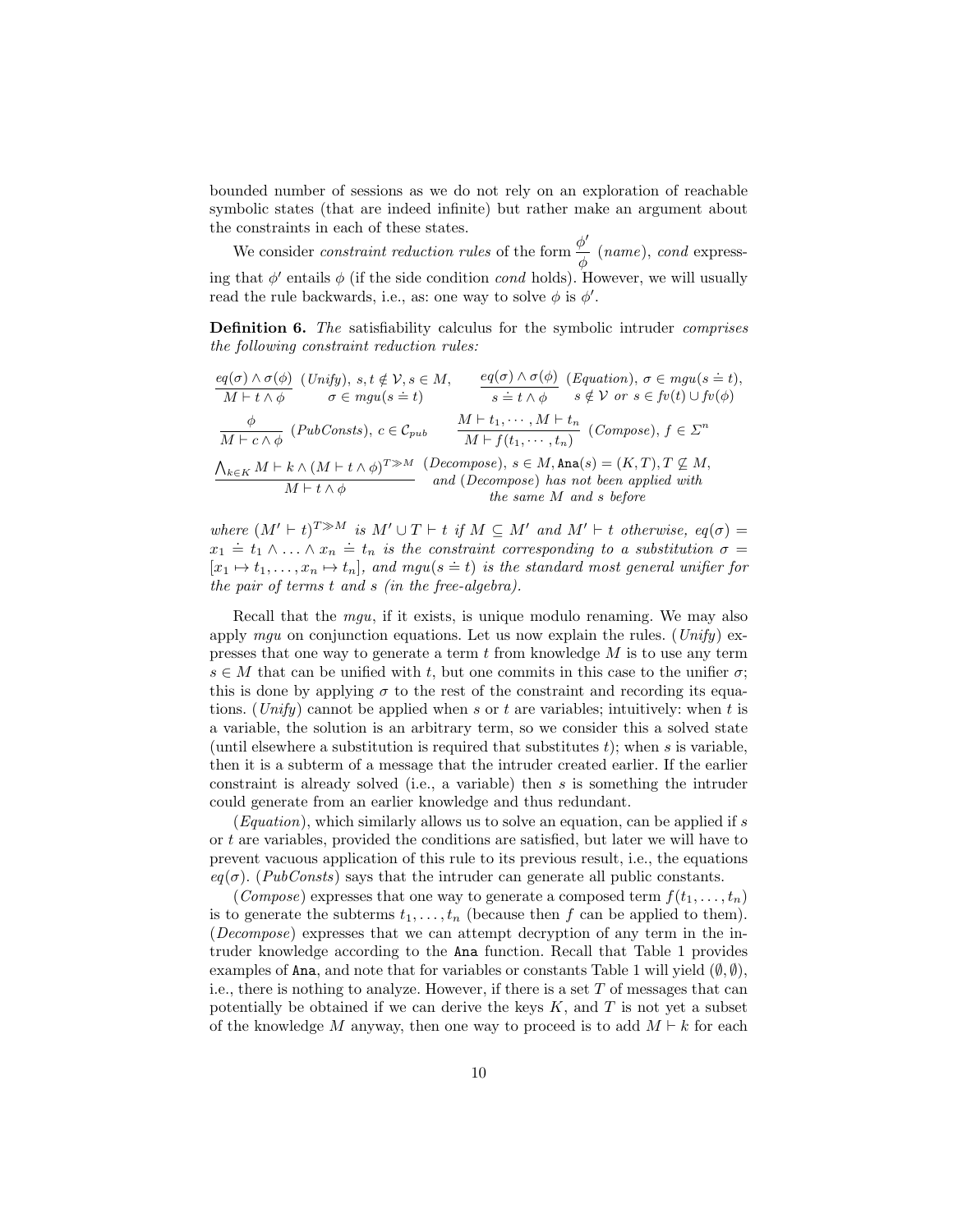$k \in K$  to the constraint store, i.e., committing to finding the keys, and under this assumption we may add  $T$  to  $M$  and in fact to any knowledge  $M'$  that is a superset of M. Also for this rule we must prevent vacuous repeated application, such as applying analysis directly to the newly generated  $M \vdash k$  constraints.

The reduction of constraints deals with conjuncts of the form  $M \vdash t$  and  $s = t$ . However, we also have to handle negative substitutions, i.e., conjuncts of the form  $\neg \exists \bar{x}.\phi_{\sigma}$ . We show we can easily check them for satisfiability.

**Definition 7.** A constraint  $\phi$  is simple, written simple( $\phi$ ), iff  $\phi = \phi_1 \wedge \ldots \wedge \phi_n$ such that for each  $\phi_i$   $(1 \leq i \leq n)$ :

- $-$  if  $\phi_i = M \vdash t$ , then  $t \in \mathcal{V}$ ;
- $\begin{aligned} \n\psi_{q} &= \mathbf{H} + \mathbf{v}, \text{ then } \mathbf{v} \in \mathbf{V}, \\
&\quad \text{ if } \phi_{i} = s \doteq t, \text{ then } s \in \mathcal{V} \text{ and } s \text{ does not appear elsewhere in } \phi; \n\end{aligned}$
- if  $\phi_i = \exists \bar{x} \ldotp \phi_{\sigma}$ , then  $mgu(\theta(\phi_{\sigma})) = \emptyset$  for  $\theta = [\bar{y} \mapsto \bar{c}]$  where  $\bar{y}$  are the free variables of  $\phi_i$  and  $\bar{c}$  fresh constants that do not appear in  $\phi$ .

**Theorem 2** If  $simple(\phi)$ , then  $\phi$  is satisfiable.

Theorem 3 (Adaption of [18, 16]) The satisfiability calculus for the symbolic intruder is sound, complete, and terminating on well-formed constraints.

# 5 Typed Model

In our typed model, the set of all possible types for terms is denoted by  $\mathcal{T}_{\Sigma\cup\mathfrak{T}_a}$ , where  $\mathfrak{T}_a$  is a finite set of atomic types, e.g.,  $\mathfrak{T}_a = \{Number, Agent, PublicKey,$ PrivateKey, SymmetricKey}. We call all other types composed types. Each atomic term (each element of  $V \cup C$ ) is given a type; constants are given an *atomic type* and variables are given either an atomic or a composed type (any element of  $\mathcal{T}_{\Sigma\cup\mathfrak{T}_a}$ ). We write  $t:\tau$  to denote that a term t has the type  $\tau$ . Based on the type information of atomic terms, we define the typing function  $\Gamma$  as follows:

**Definition 8.** Given  $\Gamma(\cdot) : \mathcal{V} \to \mathcal{T}_{\Sigma \cup \mathfrak{T}_a}$  for variables and  $\Gamma(\cdot) : \mathcal{C} \to \mathfrak{T}_a$  for constants, we extend  $\Gamma$  to map all terms to a type, i.e.,  $\Gamma(\cdot) : \mathcal{T}_{\Sigma \cup \mathcal{C}}(\mathcal{V}) \to \mathcal{T}_{\Sigma \cup \mathcal{I}_a}$ , as follows:  $\Gamma(t) = f(\Gamma(t_1), \cdots, \Gamma(t_n))$  if  $t = f(t_1, \cdots, t_n)$  and  $f \in \Sigma^n$ . We say that a substitution  $\sigma$  is well-typed iff  $\Gamma(x) = \Gamma(\sigma(x))$  for all  $x \in dom(\sigma)$ .

For example, if  $\Gamma(k) = PrivateKey$  and  $\Gamma(x) = Number$  then  $\Gamma(\text{crypt}(\text{pub}(k)),$  $(x)) = \text{crypt}(\text{pub}(PrivateKey), Number).$ 

As we require that all constants be typed, we further partition  $\mathcal C$  into disjoint countable subsets according to different types in  $\mathfrak{T}_a$ . This models the intruder's ability to access infinite reservoirs of public fresh constants. For example, for protocols  $P_1, P_2$  and  $\mathfrak{T}_a = \{\beta_1, \ldots, \beta_n\}$ , we have the disjoint subsets  $\mathcal{C}_{pub}^{\beta_i}, \mathcal{C}_{priv}^{\beta_i},$  $\mathcal{C}_{P_1}^{\beta_i}$  and  $\mathcal{C}_{P_2}^{\beta_i}$ , where  $i \in \{1,\ldots,n\}$  and, e.g.,  $\mathcal{C}_{pub}^{\beta_i}$  contains all  $\mathcal{C}_{pub}$  elements of type  $\beta_i$ .  $\mathcal{C}_{P_1}^{\beta_i}$  and  $\mathcal{C}_{P_2}^{\beta_i}$  are short-term constants, whereas  $\mathcal{C}_{pub}^{\beta_i}$  and  $\mathcal{C}_{priv}^{\beta_i}$  are long-term, and we consider it an attack if the intruder learns any of  $\mathcal{C}_{priv}^{\beta_i}$ .

By an easy induction on the structure of terms, we have: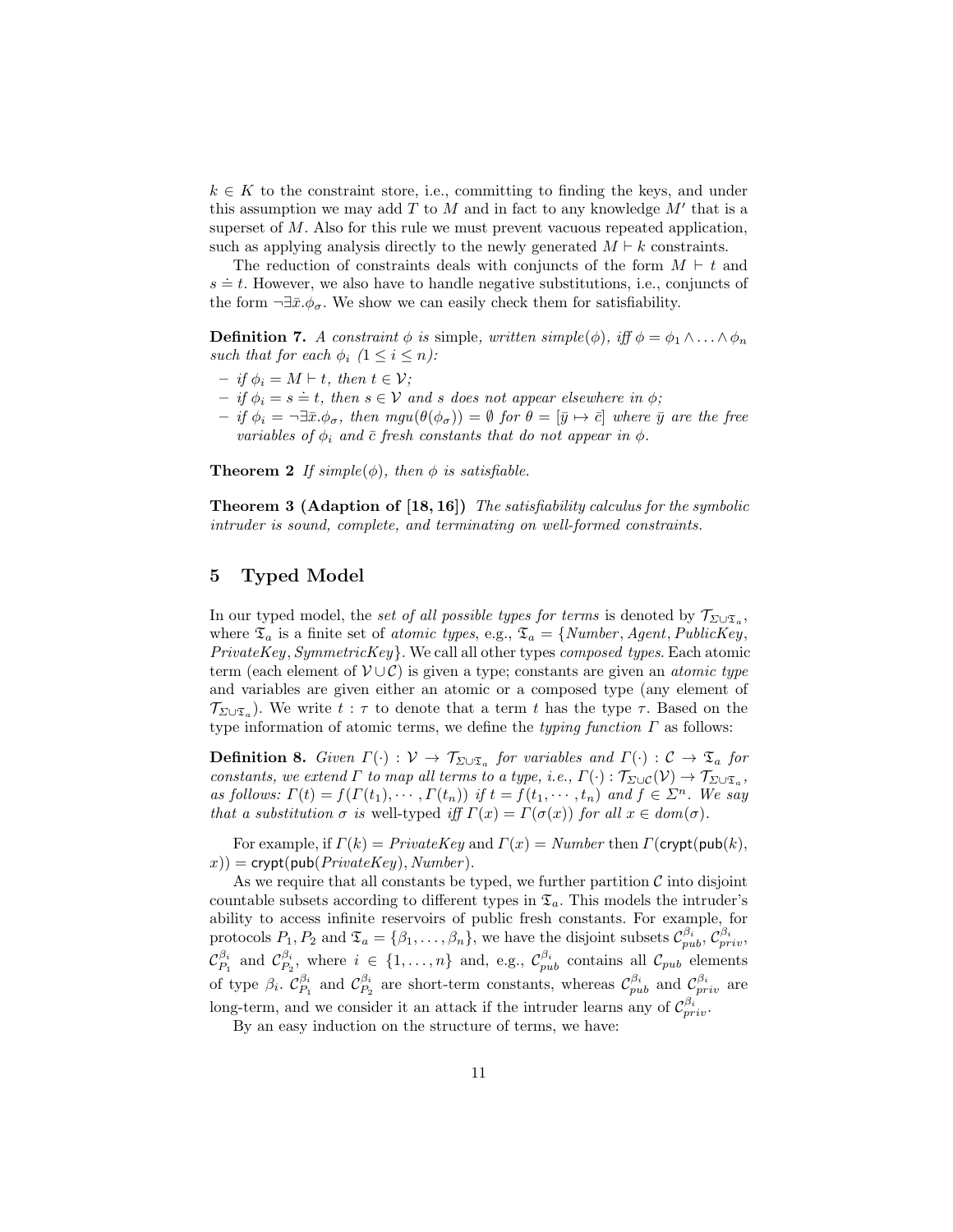**Lemma 1** If a substitution  $\sigma$  is well-typed, then  $\Gamma(t) = \Gamma(\sigma(t))$  for all terms  $t \in \mathcal{T}_{\Sigma \cup \mathcal{C}}(\mathcal{V}).$ 

According to this typed model, I is a well-typed interpretation iff  $\Gamma(x)$  =  $\Gamma(\mathcal{I}(x))$  for all  $x \in \mathcal{V}$ . Moreover, we require for the typed model that  $\Gamma(s) = \Gamma(t)$ for each  $s \doteq t$ . This is a restriction only on the strands of the honest agents (as they are supposed to act honestly), not on the intruder: he can send ill-typed messages freely. We later show that sending ill-typed messages does not help the intruder in introducing new attacks in protocols that satisfy certain conditions.

#### 5.1 Message Patterns

In order to prevent the intruder from using messages of a protocol to attack a second protocol, we need to guarantee the disjointness of the messages between both protocols. Thus, we use formats to wrap raw data, as discussed in § 2.2. In particular, all submessages of all operators (except formats and public key operator) must be "wrapped" with a format, e.g.,  $\mathsf{scrypt}(k, f_a(Na))$  and scrypt(k,  $f_b(Nb)$ ) should be used instead of scrypt(k, Na) and scrypt(k<sub>1</sub>, Nb).

We define the set of protocol message patterns, where we need to ensure that each pair of terms has disjoint variables: we thus define a well-typed  $\alpha$ -renaming  $\alpha(t)$  that replaces the variables in t with completely new variable names.

**Definition 9.** The message pattern of a message t is  $MP(t) = {\alpha(t)}$ . We extend MP to strands, goals and protocols as follows. The set  $MP(S)$  of message patterns of a strand S and the set  $MP(\Psi)$  of message patterns of a goal  $\Psi$  are defined as follows:

 $MP(\mathsf{send}(t).S) = MP(t) \cup MP(S)$  $MP(\text{event}(t).S) = MP(t) \cup MP(S)$  $MP(receive(t).S) = MP(t) \cup MP(S)$  $MP(s \doteq t.S)$  $\begin{aligned} \n\text{etc.}(\varepsilon), \n\therefore \quad & \text{if } (\varepsilon) \leq \text{if } (\varepsilon) \\ \n\text{if } t & \in S \n\end{aligned}$  $MP(s \doteq t.S)$  $\begin{array}{lll} \n\hline \n= & t.S \\
\hline \n= & t.S\n\end{array}$  = Ø if mgu(s = t) = Ø  $MP((\neg \exists \bar{x}.\phi_{\sigma}).S) = MP(\phi_{\sigma}) \cup MP(S)$  $MP(0)$  =  $\emptyset$  $MP(\forall x.\psi \Rightarrow \psi_0) = MP(\psi) \cup MP(\psi_0)$  $MP(\mathsf{ik}(t)) = MP(t)$  $MP(\text{event}(t)) = MP(t)$  $= MP(\psi_1) \cup MP(\psi_2)$  $MP(\psi_1 \wedge \psi_2)$  =  $MP(\psi_1) \cup MP(\psi_2)$  $MP(s \doteq t)$  $= MP(s) \cup MP(t)$  $MP(\neg \phi)$  =  $MP(\phi)$ 

The set of message patterns of a protocol  $P = (\{S_1, \dots, S_m\}; \{\Psi_0, \dots, \Psi_n\})$  is  $MP(P) = \bigcup_{i=1}^{m} MP(S_i) \cup \bigcup_{i=1}^{n} MP(\Psi_i)$ , and the set of sub-message patterns of a protocol P is  $SMP(P) = {\alpha(s) | t \in MP(P) \land s \sqsubseteq t \land \neg atomic(s)} \setminus {u | u =$  $pub(v)$  for some term  $v\}$ . SMP applies to messages, strands, goals as expected.

*Example 2.* If  $S =$  receive(scrypt(k,  $(f_1(x, y))$ ). send(scrypt(k, y)), then  $SMP(S) =$ {scrypt(k, f<sub>1</sub>(x<sub>1</sub>, y<sub>1</sub>)), scrypt(k, y<sub>2</sub>), f<sub>1</sub>(x<sub>3</sub>, y<sub>3</sub>)}.

**Definition 10.** A protocol  $P = (\mathcal{S}_0, G)$  is type-flaw-resistant iff the following conditions hold:

– MP(P) and V are disjoint, i.e., MP(P)  $\cap$  V = Ø (which ensures that none of the messages of  $P$  is sent as raw data).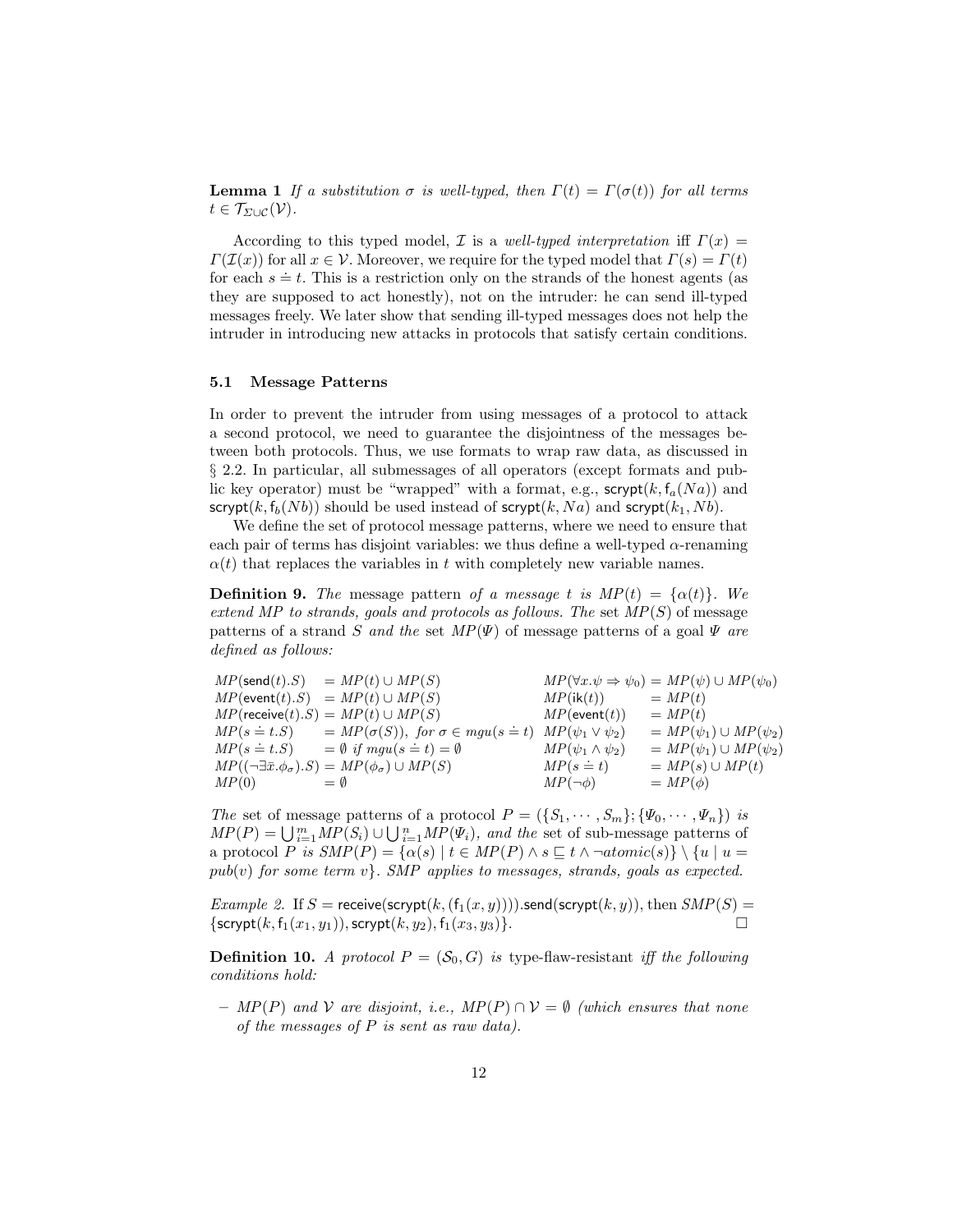- $-$  If two non-atomic sub-terms are unifiable, then they have the same type, i.e., for all  $t_1, t_2 \in SMP(P)$ , if  $\sigma(t_1) = \sigma(t_2)$  for some  $\sigma$ , then  $\Gamma(t_1) = \Gamma(t_2)$ .
- $-$  For any equation  $s = t$  that occurs in strands or goals of P (also under a negation),  $\Gamma(s) = \Gamma(t)$ .
- For every variable x that occurs in equations or events of G,  $\Gamma(x) \in \mathfrak{T}_a$ .
- For every variable x that occurs in inequalities or events of strands,  $\Gamma(x) \in$  $\mathfrak{T}_a$ .

Intuitively, the second condition means that we cannot unify two terms unless their types match. Note that this match is a restriction on honest agents only, the intruder is still able to send ill-typed messages.

Example 3. Example 2 included a potential type-flaw vulnerability, since  $\mathsf{scrypt}(k,$  $f_1(x_1, y_1)$  and scrypt $(k, y_2)$  have the unifier  $[y_2 \mapsto f_1(x_1, y_1)]$ . Here  $y_1$  and  $y_2$ must have the same type since they have been obtained by a well-typed variable renaming in the construction of SMP. Thus, the two messages have different types. The problem is that the second message encrypts raw data without any information on who it is meant for and it may thus be mistaken for the first message. Let us thus change the second message to  $scrypt(k, f_2(y_2))$ . Then SMP also includes  $f_2(y_4)$  for a further variable  $y_4$ , and now no two different elements of SMP have a unifier.  $f_2$  is not necessarily inserting a tag: if the type of y in the implementation is a fixed-length type, this is already sufficient for distinction.  $\Box$ 

**Theorem 4** If a type-flaw-resistant protocol  $P$  has an attack, then  $P$  has a well-typed attack.

Note that this theorem does not exclude that type-flaw attacks are possible, but rather says that for every type-flaw attack there is also a (similar) well-typed attack, so it is safe to verify the protocol only in the typed model.

# 6 Parallel Composition

In this section, we consider the parallel composition of protocols, which we often abbreviate simply to "composition". We define the set of operational strands for the composition of a pair of protocols as the union of the sets of the operational strands of the two protocols; this allows all possible transitions in the composition. The goals for the composition are also the union of the goals of the pair, since any attack on any of them is an attack on the whole composition (i.e., the composition must achieve the goals of the pair).

**Definition 11.** The parallel composition  $P_1 \parallel P_2$  of  $P_1 = (S_0^{P_1}; \Psi_0^{P_1})$  and  $P_2 =$  $(S_0^{P_2}; \Psi_0^{P_2})$  is  $P_1 \parallel P_2 = (S_0^{P_1} \cup S_0^{P_2}; \Psi_0^{P_1} \cup \Psi_0^{P_2}).$ 

Our parallel composition result relies on the following key idea. Similar to the typing result, we look at the constraints produced by an attack trace against  $P_1 \parallel P_2$ , violating a goal of  $P_1$ , and show that we can obtain an attack against  $P_1$ alone, or a violation of a long-term secret by  $P_2$ . Again, the core of this proof is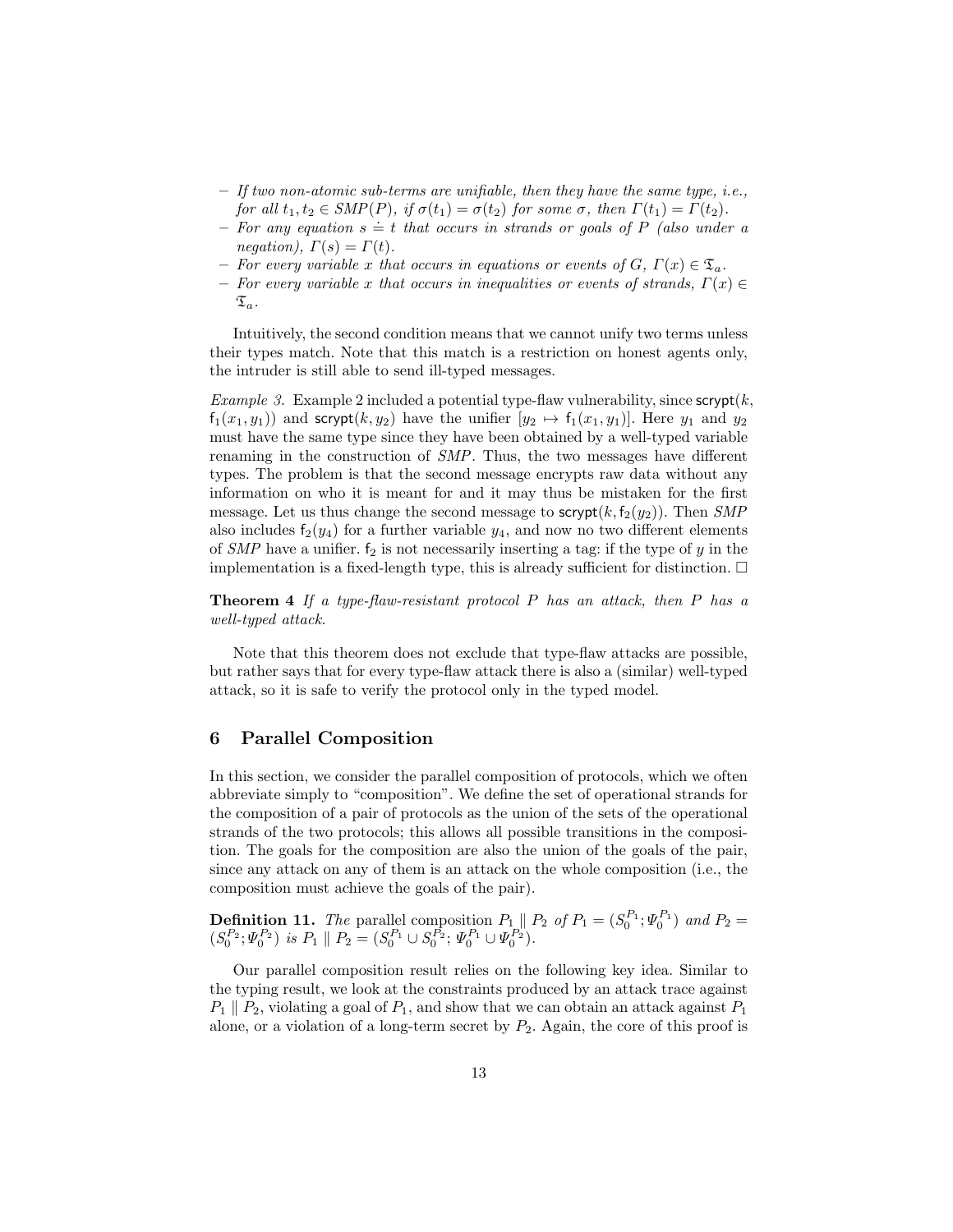the observation that the unification steps of the symbolic intruder never produce an "ill-typed" substitution in the sense that a  $P_1$ -variable is never instantiated with a  $P_2$  message and vice versa. For that to work, we have a similar condition as before, namely that the non-atomic subterms of the two protocols (the SMPs) are disjoint, i.e., each non-atomic message uniquely says to which protocol it belongs. This is more liberal than the requirements in previous parallel compositionality results in that we do not require a particular tagging scheme: any way to make the protocol messages distinguishable is allowed. Further, we carefully set up the use of constants in the protocol as explained at the beginning of § 5, namely that all constants used in the protocol are: long-term public values that the intruder initially knows; long-term secret values that, if the intruder obtains them, count as a secrecy violation in *both* protocols; or short-term values of  $P_1$  or of  $P_2$ .

The only limitation of our model is that long-term secrets cannot be "declassified": we require that all constants of type private key are either part of the long-term secrets or long-term public constants. Moreover, the intruder can obtain all public keys, i.e.,  $\mathsf{pub}(c)$  for every c of type private key. This does not prevent honest agents from creating fresh key-pairs (the private key shall be chosen from the long-term constants as well) but it dictates that each private key is either a perpetual secret (it is an attack if the intruder obtains it) or it is public right from the start (as all public keys are). This only excludes protocols in which a private key is a secret at first and later revealed to the intruder, or where some public keys are initially kept secret.

**Definition 12.** Two protocols  $P_1$  and  $P_2$  are parallel-composable iff the following conditions hold:

- (1)  $P_1$  and  $P_2$  are SMP-disjoint, i.e., for every  $s \in SMP(P_1)$  and  $t \in SMP(P_2)$ , either s and t have no unifier  $(mgu(s \doteq t) = \emptyset)$  or  $s = \text{pub}(s_0)$  and  $t =$  ${\sf pub}(t_0)$  for some  $s_0, t_0$  of type private key.
- (2) All constants of type private key that occur in  $MP(P_1) \cup MP(P_2)$  are part of the long-term constants in  $\mathcal{C}_{pub} \cup \mathcal{C}_{priv}.$
- (3) All constants that occur in  $MP(P_i)$  are in  $\mathcal{C}_{pub} \cup \mathcal{C}_{Priv} \cup \mathcal{C}_{P_i}$ , i.e., are either long term or belong to the short-term constants of the respective protocol.
- (4) For every  $c \in C_{P_i}^{PrivateKey}$ ,  $P_i$  also contains the strand send(pub(c)).0.
- (5) For each secret constant  $c \in \mathcal{C}_{priv}^{\beta_i}$ , for each type  $\beta_i$ , each  $P_i$  contains the strands event $(lts_{\beta_i,P_i}(c))$ . 0 and the goal  $\forall x : \beta_i$ . ik $(x) \implies \neg lts_{\beta,P_i}(x)$ .
- (6) Both  $P_1$  and  $P_2$  are type-flaw resistant.

Some remarks on the conditions: (1) is the core of the compositionality result, as it helps to avoid confusion between messages of the two protocols; (2) ensures that every private key is either initially known to the intruder or is part of the long-term secrets (and thus prevents "declassification" of private keys as we discussed above). (3) means that the two protocols will draw from disjoint sets of constants for their short-term values. (4) ensures that public keys are known to the intruder. Note that typically the goals on long-term secrets, like private keys and shared symmetric keys, are very easy to prove as the are normally not transmitted. The fact that we do not put all public keys into the knowledge of the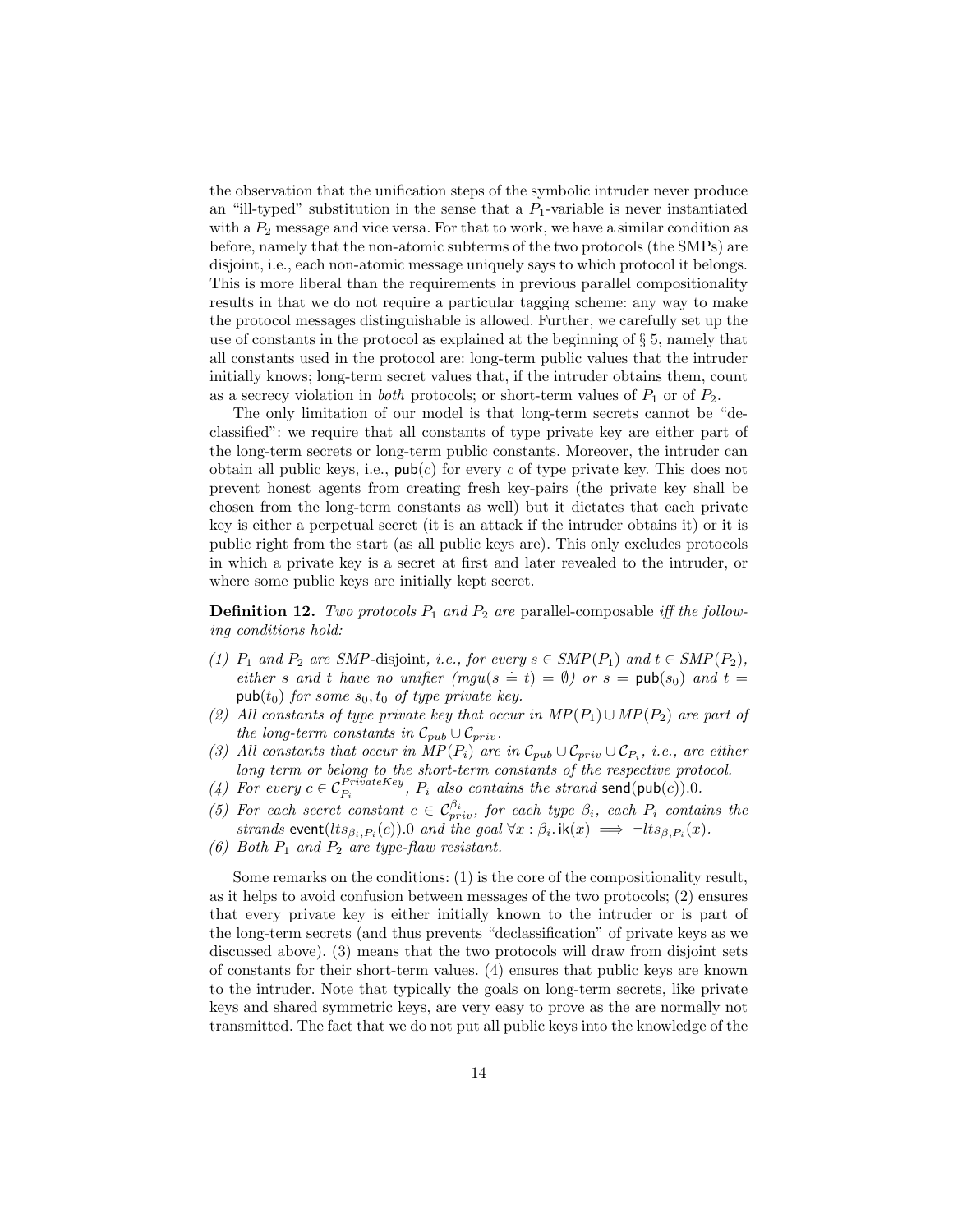intruder in the initial state is because the intruder knowledge must be a finite set of terms for the constraint reduction to work. Putting it into strands means they are available at any time, but the intruder knowledge in every reachable state (and thus constraint) is finite. Similarly, for the goals on long-term secrets: the set of events in every reachable state is still finite, but for every leaked secret, we can in one transition reach the corresponding predicate that triggers the secrecy violation goal. (5) ensures that when either protocol  $P_i$  leaks any constant of  $\mathcal{C}_{priv}^{\beta_i}$ , it is a violation of its secrecy goals. (6) ensures that for both protocols, we cannot unify terms unless their types match.

**Theorem 5** If two protocols  $P_1$  and  $P_2$  are parallel-composable and both  $P_1$  and  $P_2$  are secure in isolation in the typed model, then  $P_1 \parallel P_2$  is secure (also in the untyped model).

We can then apply this theorem successively to any number of protocols that satisfy the conditions, in order to prove that they are all parallel composable.

This compositionality result entails an interesting observation about parallel composition with insecure protocols: unless one of the protocols leaks a long-term secret, the intruder never needs to use one protocol to attack another protocol. This means actually: even if a protocol is flawed, it does not endanger the security of the other protocols as long as it at least manages not to leak the long-term secrets. For instance, the Needham-Schroeder Public Key protocol has a wellknown attack, but the intruder can never obtain the private keys of any honest agent. Thus, another protocol relying on the same public-key infrastructure is completely unaffected. This is a crucial point because it permits us to even allow for security statements in presence of flawed protocols:

**Corollary 1.** Consider two protocols  $P_1$  and  $P_2$  that are parallel-composable (and thus satisfy all the conditions in Definition 12). If  $P_1$  is secure in isolation and  $P_2$ , even though it may have an attack in isolation, does not leak a long-term secret, then all goals of  $P_1$  hold also in  $P_1 \parallel P_2$ .

# 7 Tool support

We have developed the Automated Protocol Composition Checker APCC<sup>6</sup>, a tool that verifies the two main syntactic conditions of our results: it checks both if a given protocol is type-flaw-resistant and if the protocols in a given set are pairwise parallel-composable. In our preliminary experiments, we considered a suite that includes widely used protocols like TLS, Kerberos (PKINIT and Basic) and protocols defined by the ISO/IEC 9798 standard, along with well-known academic protocols (variants of Needham-Schroeder-Lowe, Denning-Sacco, etc.). Although we worked with abstract and simplified models, we were able to verify that TLS and Kerberos are parallel-composable. In contrast, since some protocols of the ISO/IEC 9798 standard share common formats, they are not SMP-disjoint.

 $6$  Available at http://www2.compute.dtu.dk/~samo/APCC.zip.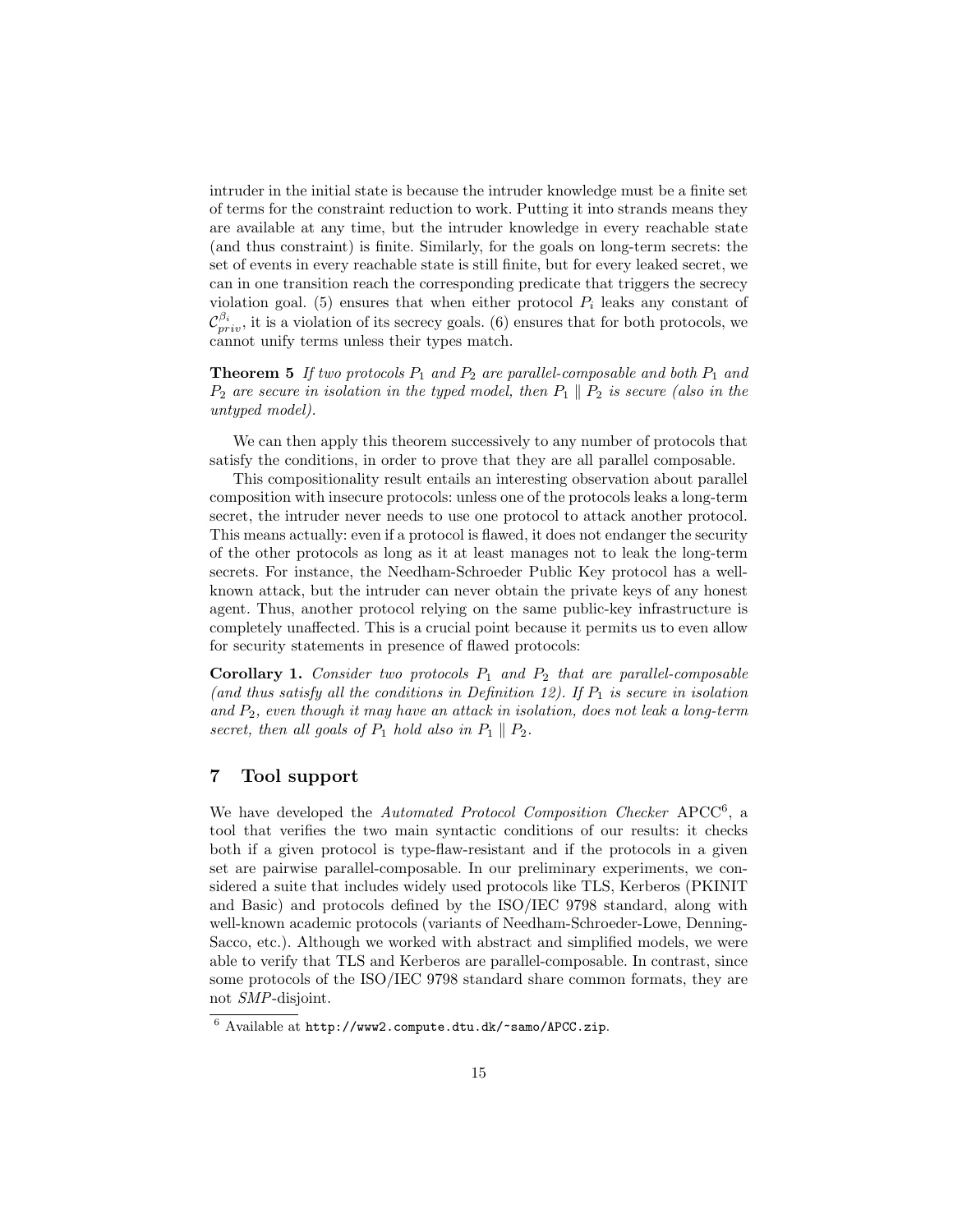Another result is that many academic protocols are not pairwise parallelcomposable. This was largely expected because they do not have a standardized implementation, and thus the format of messages at the wire level is not part of the specification. In fact, in these protocols there are several terms that may be confused with terms of other protocols, whereas a concrete implementation may avoid this by choosing carefully disjoint messages formats that can prevent the unification. Hence, our tool APCC can also support developers in the integration of new protocols (or new implementations of them) in an existing system.

## 8 Conclusions and Related Work

This paper unifies research on the soundness of typed models [11, 4, 16, 2] and on parallel protocol composition  $[10, 8, 6, 7, 1]$  by using a proof technique that has been employed in both areas: attack reduction based on a symbolic constraint systems. For typing, the idea is that the constraint solving never needs to apply ill-typed substitutions if the protocol satisfies some sufficient conditions; hence, for every attack there exists a well-typed variant and it is thus without loss of generality to restrict the model to well-typed execution. For the parallel composition of  $P_1$  and  $P_2$  that again satisfy some sufficient conditions, the constraint solving never needs to use a message that the intruder learned from  $P_1$  to construct a message of  $P_2$ ; thus, the attack will work in  $P_1$  alone or in  $P_2$  alone, and from verifying them in isolation, we can conclude that their composition is secure.

We also generalize over previous results. First, we are not limited to pure secrecy goals, but consider the entire geometric fragment proposed by Guttman [9]. One could characterize this fragment as allowing a "controlled" amount of negation in the goal specifications. In fact, we believe this is the most expressive language that will work with the given constraint solving argument.

Another generalization over many previous works concerns the handling of keys: long-term keys can be shared amongst protocols, keys can be freshly generated and transmitted (including public keys), and keys may be composed.

While many previous works require protocols to implement particular tagging schemes (to identify either the intended type of message or which protocol it belongs to), we have a more liberal requirement: non-atomic subterms should not have a unifier unless they have the same type and belong to the same protocol.

This is especially critical for applying the results to real-world protocols like TLS that often do not follow the tagging schemes of a particular approach. In fact, TLS (in its basic form without extensions and optional sides) satisfies our sufficient conditions for typing. While our sufficient conditions are basically syntactic properties of message patterns, checking them is tedious for large protocols and sets of protocols. For this reason, and to make the work useable also to security protocol designers without formal background, we have been developing the APCC tool along with an ever-growing library of securely composable protocols.

Our work considered so far protocols only in the initial term algebra without any algebraic properties. There are some promising results in this direction [12,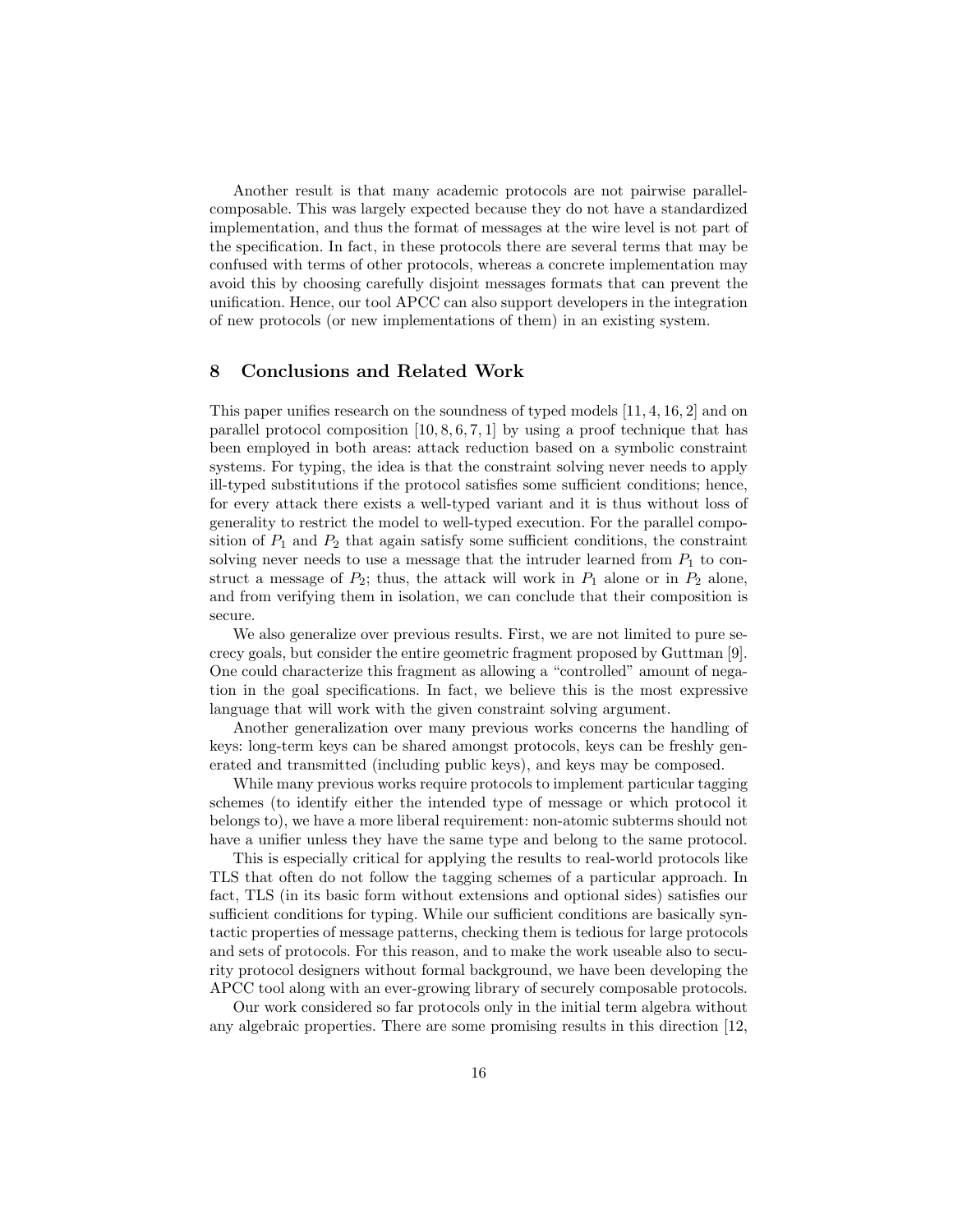7, 15] that we would like to combine with our approach. The same holds for other types of protocol composition, e.g., the sequential composition considered in [7], where one protocol establishes a key that is used by another protocol as input.

# References

- 1. S. Andova, C. J. F. Cremers, K. Gjøsteen, S. Mauw, S. F. Mjølsnes, and S. Radomirovic. A framework for compositional verification of security protocols. Inform. Comput., 206(2-4):425–459, 2008.
- 2. M. Arapinis and M. Duflot. Bounding messages for free in security protocols extension to various security properties. Inform. Comput., 239:182–215, 2014.
- 3. A. Armando and L. Compagna. SATMC: A SAT-based Model Checker for Security Protocols. Logics in Artificial Intelligence, pp. 730–733, 2004.
- 4. B. Blanchet and A. Podelski. Verification of cryptographic protocols: tagging enforces termination. Theor. Comput. Sci., 333(1-2):67–90, 2005.
- 5. H. Comon-Lundh, S. Delaune, and J. K. Millen. Constraint solving techniques and enriching the model with equational theories. In Formal Models and Techniques for Analyzing Security Protocols, pp. 35–61. IOS Press, 2011.
- 6. V. Cortier and S. Delaune. Safely composing security protocols. Form. Method. Syst. Des., 34:1–36, 2009.
- 7. Stefan Ciobâcă and V. Cortier. Protocol composition for arbitrary primitives. In CSF, pp. 322–336. IEEE, 2010.
- 8. J. D. Guttman. Cryptographic Protocol Composition via the Authentication Tests. In FOSSACS'09, pp. 303–317. Springer, 2009.
- 9. J. D. Guttman. Establishing and preserving protocol security goals. Journal of Computer Security, 22(2):203–267, 2014.
- 10. J. D. Guttman and F. J. Thayer. Protocol independence through disjoint encryption. In CSFW, pp. 24–34. IEEE, 2000.
- 11. J. Heather, G. Lowe, and S. Schneider. How to prevent type flaw attacks on security protocols. Journal of Computer Security, 11(2):217–244, 2003.
- 12. R. Küsters and T. Truderung. Using ProVerif to Analyze Protocols with Diffie-Hellman Exponentiation. In CSF, pp. 157–171. IEEE, 2009.
- 13. G. Lowe. A hierarchy of authentication specifications. In CSFW, pp. 31–44, 1997.
- 14. J. K. Millen and V. Shmatikov. Constraint solving for bounded-process cryptographic protocol analysis. In CCS, pp. 166–175. ACM, 2001.
- 15. S. Mödersheim. Diffie-Hellman without Difficulty. In FAST, pp. 214–229, 2011.
- 16. S. Mödersheim. Deciding Security for a Fragment of ASLan. In ESORICS, pp. 127– 144. Springer, 2012.
- 17. S. Mödersheim and G. Katsoris. A sound abstraction of the parsing problem. In CSF, pp. 259–273. IEEE, 2014.
- 18. M. Rusinowitch and M. Turuani. Protocol insecurity with a finite number of sessions and composed keys is NP-complete. Theor. Comput. Sci., 299, 2003.
- 19. F. J. Thayer, J. C. Herzog, and J. D. Guttman. Strand spaces: Proving security protocols correct. Journal of Computer Security, 7(1):191–230, 1999.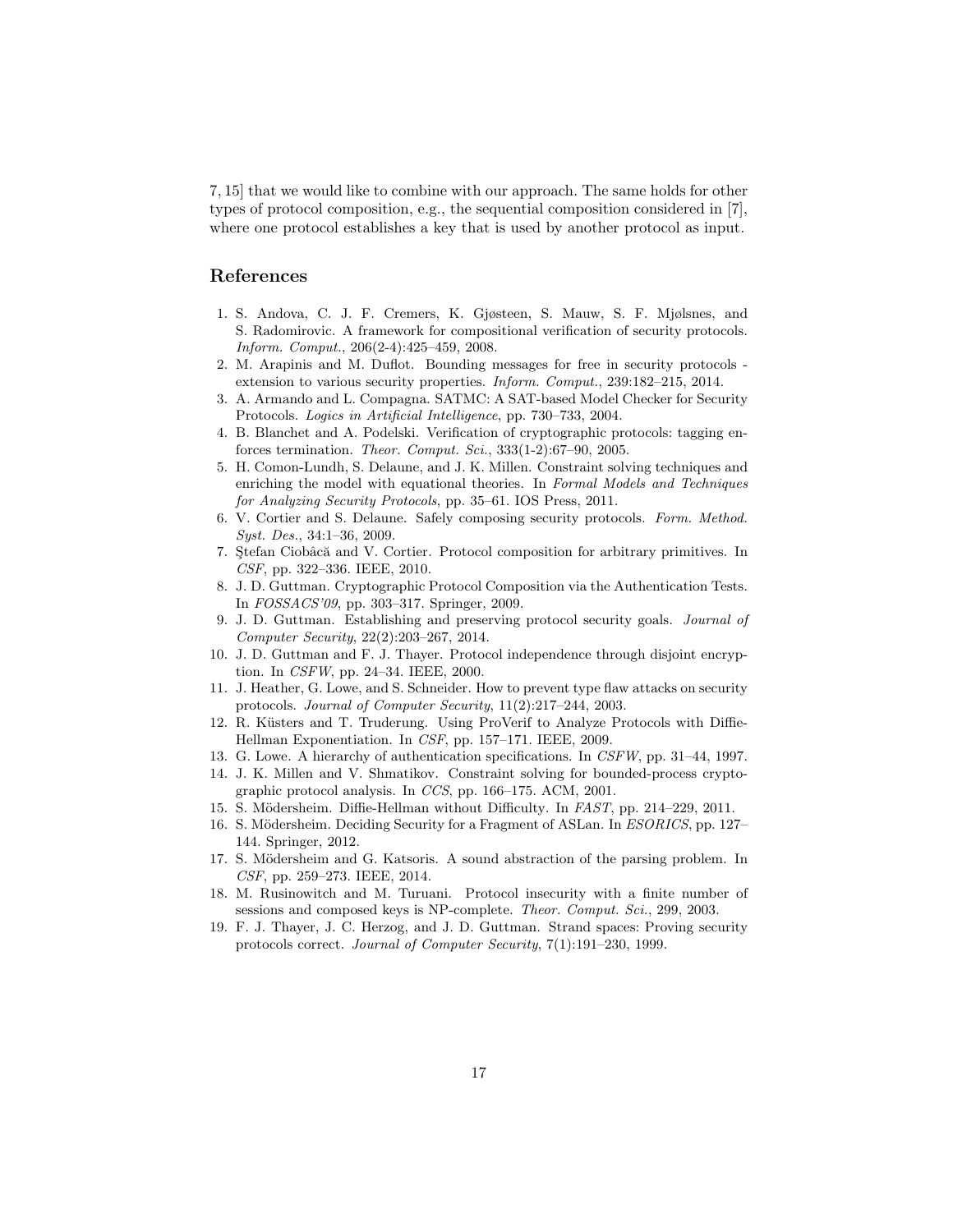## A Appendix: proofs of the technical results

**Theorem 1** Let  $\mathfrak{S} = (\mathcal{S}; M; E; \phi)$  be a symbolic state and  $\Psi$  a formula in the geometric fragment such that  $fv(\Psi) = \emptyset$  and  $var(\Psi) \cap var(\phi) = \emptyset$ . For all  $\mathcal{I} \models \phi$ , we have  $\mathcal{I}, M, E \models_{\mathfrak{S}} \neg \Psi$  iff  $\mathcal{I} \models tr_{M,E}(\Psi)$ . Moreover, if  $\phi$  is well-formed, then so is  $\phi \wedge tr_{M,E}(\Psi)$ .

Proof. We first prove, by induction, a corresponding property for the function  $tr'$  that is called by the tr function. For that assume we have  $\mathcal{I}, M, E, \phi$ , and  $\psi$  such that  $\mathcal{I} \models \phi$ ,  $var(\phi) \cap var(\psi) = \emptyset$ ,  $fv(\phi) \subseteq fv(tr'_{M,E}(\psi)) \subseteq fv(\phi) \cup fv(\psi)$ ,  $f(v(\phi) = var(M) \cup var(E)$ . Also we have that  $E = \{$ event $(s_1), \dots,$ event $(s_n)\}$ since E is a finite set. We prove  $\mathcal{I}, M, E \models_{\mathfrak{S}} \psi$  iff  $\mathcal{I} \models tr'_{M,E}(\psi)$  by induction on the structure of  $tr'_{M,E}(\cdot)$ :

- $\mathcal{I}, M, E \models_{\mathfrak{S}} \textsf{ik}(t) \text{ iff } \mathcal{I}(M) \vdash \mathcal{I}(t) \text{ iff } \mathcal{I} \models M \vdash t = \textit{tr}'_{M,E}(\textsf{ik}(t)).$
- $(-\mathcal{I}, M, E \models_{\mathfrak{S}} \text{event}(t) \text{ iff } \mathcal{I}(\text{event}(t)) \in \mathcal{I}(E) \text{ iff } I(t) \in \{\mathcal{I}(s_1), \cdots, \mathcal{I}(s_n)\}\$ iff  $\mathcal{I}(t) = \mathcal{I}(s_1) \vee \cdots \vee \mathcal{I}(t) = \mathcal{I}(s_n)$  iff  $\mathcal{I} \models t = s_1 \vee \cdots \vee t = s_n$  iff  $\mathcal{I} \models \bigvee_{\mathsf{event}(s) \in E} s \stackrel{\sim}{=} t = \mathit{tr}'_{M,E}(\mathsf{event}(t)).$
- $-$  I,  $M, E \models_{\mathfrak{S}} \psi_1 \vee \psi_2$  iff  $\mathcal{I}, M, E \models_{\mathfrak{S}} \psi_1$  or  $\mathcal{I}, M, E \models_{\mathfrak{S}} \psi_2$  iff  $\mathcal{I} \models \psi_1$  or  $\mathcal{I} \models \psi_2$  by induction iff  $\mathcal{I} \models tr'_{M,E}(\psi_1) \vee tr'_{M,E}(\psi_2) = tr'_{M,E}(\psi_1 \vee \psi_2)$ .
- The other cases follow similarly.

Based on this, we prove  $\mathcal{I}, M, E \models \neg \Psi$  iff  $\mathcal{I} \models tr_{M,E}(\Psi)$ . Let  $\Psi = \forall \bar{x}.\psi \implies \psi_0$ . Then,  $\mathcal{I} \models tr_{M,E}(\Psi) = \exists \bar{x}. \, tr'_{M,E}(\psi) \wedge tr'_{M,E}(\neg \psi_0)$  iff

- exist  $\bar{t}$  such that  $\mathcal{I}[\bar{x} \mapsto \bar{t}] \models tr'_{M,E}(\psi)$  and  $\mathcal{I}[\bar{x} \mapsto \bar{t}] \models tr'_{M,E}(\neg \psi_0)$  iff
- exist  $\bar{t}$  such that  $\mathcal{I}[\bar{x} \mapsto \bar{t}], M, E \models_{\mathfrak{S}} \psi$  and  $\mathcal{I}[\bar{x} \mapsto \bar{t}], M, E \models_{\mathfrak{S}} \neg \psi_0$  iff
- exist  $\bar{t}$  such that  $\mathcal{I}[\bar{x} \mapsto \bar{t}], M, E \models_{\mathfrak{S}} \psi \wedge \neg \psi_0$  iff
- $\mathcal{I}, M, E \models_{\mathfrak{S}} \exists \bar{x}.\psi \wedge \neg \psi_0$  iff
- $\mathcal{I}, M, E \models_{\mathfrak{S}} \neg \forall \bar{x}.\psi \implies \psi_0 = \neg \Psi.$

The well-formedness follows from the fact that in each state, the knowledge  $M$  is a superset of every M' that occur in a deduction constraint  $M' \vdash t$  in  $\phi$ . Further, M can only contain variables that occur in some t for which  $M' \vdash t$  occurs in  $\phi$ . Thus,  $tr_{M,E}(\Psi) \wedge \phi$  is well-formed, if  $\phi$  is.

**Theorem 2** If  $simple(\phi)$ , then  $\phi$  is satisfiable.

*Proof.* From  $simple(\phi)$ , by the definition of  $simple$  (Definition 7), it follows that  $\phi$  is a conjunction of intruder deduction constraints of the form  $M \vdash x$  with  $x \in V$ , equations  $x \doteq t$  where  $x \in V$  and where x does not occur elsewhere in  $\phi$ , and inequalities. Let  $\bar{y}$  be all variables that occur freely in intruder deduction constraints and inequalities, and let  $\theta = [\bar{y} \mapsto \bar{c}]$  for new constants  $\bar{c} \in \mathcal{C}_{pub}$  (that do not occur in  $\phi$  and are pairwise different). We show that  $\theta(\phi)$  is satisfiable.

All intruder deduction constraints are satisfiable since the constants are in  $\mathcal{C}_{pub}$  and the intruder can access those constants by the rule (*Public*) as in Definition 1.

The equations are obviously satisfiable: all equations in  $\phi$  have the form  $v_i \doteq u_i$ , with variables  $\bar{v}$  that do not occur elsewhere in  $\phi$ , which implies that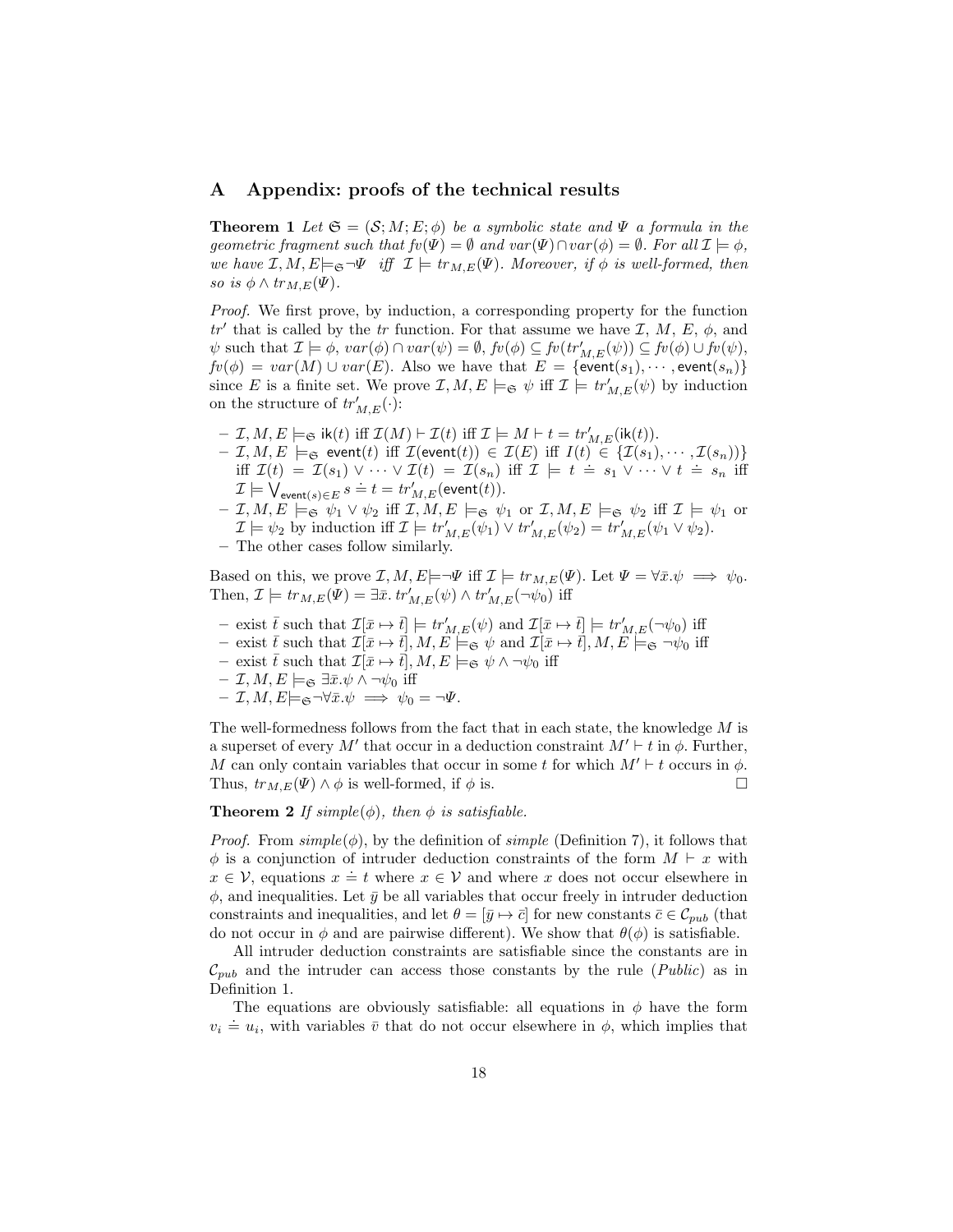$dom(\theta) \cap \overline{v} = \emptyset$ , and thus that  $\theta(v_i \doteq u_i) = v_i \doteq \theta(u_i)$ . All these equations are therefore satisfiable by instantiating every  $v_i \in \overline{v}$  with the term  $u_i$ .

It remains to show that the inequalities are satisfiable under  $\theta$ . Let  $\phi_0 =$  $\nabla \exists \bar{x}.\ \phi_{\sigma}$  with  $\phi_{\sigma} = \bigwedge s_i = t_i$  be any inequality.  $\theta(\phi_0)$  is closed, i.e.,  $fv(\theta(\phi_0)) = \emptyset$ . This implies that  $fv(\phi_{\sigma}) = {\bar{x}}$ , and since  $\phi$  is simple, we have  $mgu(\theta(\phi_{\sigma})) = \emptyset$ . Then,  $\phi_{\sigma}$  is not satisfiable, i.e., there do not exist  $\bar{x}$  such that  $\phi_{\sigma}$  holds. Thus,  $\phi_0$  holds.

The completeness of the symbolic intruder constraint reduction is similar to existing results on symbolic intruder constraints; what is particular is our generalization to constraints with quantified inequalities. To that end, we first show:

**Lemma 2** Let  $\phi = \exists \bar{x} \ldotp \phi_{\sigma}$  where  $\phi_{\sigma} = \bigwedge s_i \doteq t_i$ , and let  $\theta = [\bar{y} \mapsto \bar{c}]$  where  $\bar{y} = f(v(\phi))$  and  $\bar{c}$  are fresh public constants that do not occur in  $\phi$ . Then  $\phi$  is satisfiable iff  $\theta(\phi)$  is satisfiable. Moreover,  $\phi$  is satisfiable iff  $mgu(\theta(\phi_{\sigma})) = \emptyset$ .

*Proof.* If  $\theta(\phi)$  is unsatisfiable, then also  $\phi$  is unsatisfiable. For the other direction, we show that the following two formulas are a contradiction:

$$
\exists \bar{y} . \forall \bar{x} . \bigvee_{i=1}^{n} s_i \neq t_i \tag{1}
$$

$$
\exists \bar{x}.\bigwedge_{i=1}^{n} \theta(s_i) = \theta(t_i) \tag{2}
$$

By (2), we can find a substitution  $\xi = [\bar{x} \mapsto \bar{u}]$  where  $\bar{u}$  are ground terms such that  $\bigwedge_{i=1}^{n} \xi(\theta(s_i)) = \xi(\theta(t_i))$ . Since  $\theta$  and  $\xi$  are substitutions with disjoint domain and grounding, we have  $\theta(\xi(\cdot)) = \xi(\theta(\cdot))$ , and thus we obtain

$$
\bigwedge_{i=1}^{n} \theta(\xi(s_i)) = \theta(\xi(t_i))
$$
\n(3)

By (1), choosing a particular value for the  $\bar{x}$ , we obtain:

$$
\exists \bar{y}.\bigvee_{i=1}^{n} \xi(s_i) \neq \xi(t_i) \tag{4}
$$

Then we can find an  $i \in \{1, ..., n\}$  such that  $\exists \bar{y} \cdot \xi(s_i) \neq \xi(t_i)$ . Thus, taking  $s := \xi(s_i)$  and  $t := \xi(t_i)$ , we have:

$$
\exists \bar{y}. s \neq t \tag{5}
$$

$$
\theta(s) = \theta(t) \tag{6}
$$

To show that (5) and (6) yield a contradiction, we consider all possible cases of s and t:

– If s and t are atomic, then, since  $\theta$  replaces all of variables  $\bar{y}$  with fresh constants,  $\theta(s) = \theta(t)$  implies  $s = t$ , contradicting (5).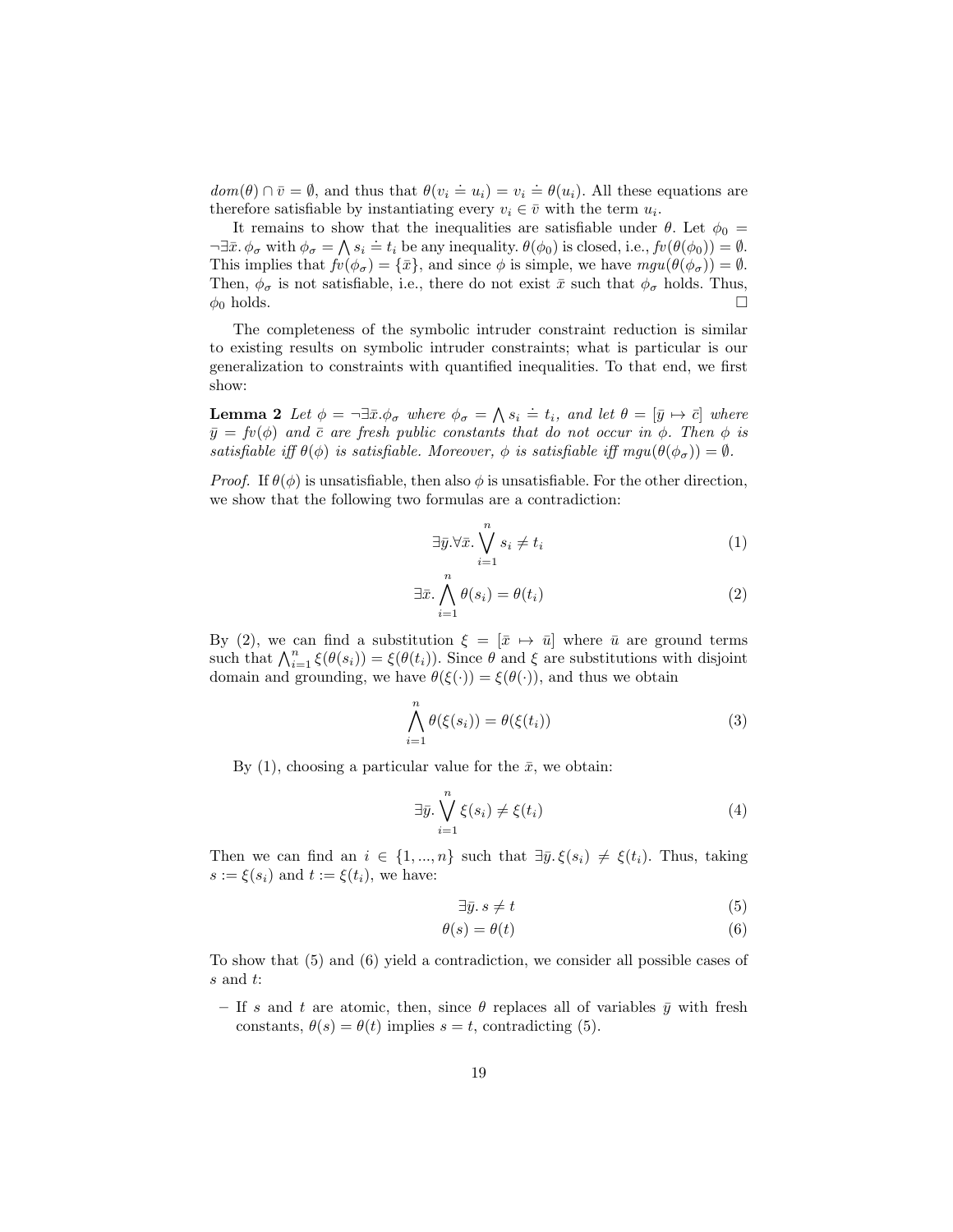- If s is atomic and t is not, then, since  $\theta(s)$  is a constant,  $\theta(s) \neq \theta(t)$ , contradicting (6).
- If both s and t are not atomic, then  $s = f(s_1, \ldots, s_n)$  and  $t = f(t_1, \ldots, t_n)$ (otherwise  $\theta(s) = \theta(t)$  cannot hold). Thus, we can reduce this case to one pair  $s_i$  and  $t_i$  of corresponding subterms.

Now, since  $\theta(\phi)$  is closed, i.e.,  $fv(\phi_{\sigma}) = \bar{x}$ , we can decide the satisfiability of  $\phi$ with the  $mqu$ -algorithm.

Theorem 3 (Adaption of [18, 16]) The satisfiability calculus for the symbolic intruder is sound, complete, and terminating on well-formed constraints.

*Proof.* Let us write  $\phi \rightsquigarrow \phi'$  if  $\frac{\phi'}{4}$  $\frac{\varphi}{\phi}$  is an instance of a reduction rule, i.e., represent-

ing one solution step. Soundness is easy since for each rule  $\frac{\phi'}{4}$  $\frac{\varphi}{\phi}$ , from a satisfying interpretation of an instance  $\sigma(\phi')$  of  $\phi'$ , we can derive an interpretation that satisfies  $\sigma(\phi)$ .

The hard part is completeness, i.e., when  $\mathcal{I} \models \phi$ , then either  $\phi$  is already simple or we can apply some rule, obtaining  $\phi \leadsto \phi'$  for some  $\phi'$  with  $\mathcal{I} \models \phi'$ . Thus, we show that every solution  $\mathcal I$  of a constraint is preserved by at least one applicable reduction rule until we obtain a simple constraint (that we already know is satisfiable by Theorem 2). Consider a satisfiable non-simple constraint  $\phi$ , and a satisfying interpretation  $\mathcal{I}$ . Since  $\mathcal{I}$  satisfies  $\phi$ , for every intruder deduction  $M \vdash t$  in  $\phi$ , there exists a proof  $\mathcal{I}(M) \vdash \mathcal{I}(t)$  using the intruder deduction rules of Definition 1. This proof has a tree shape with  $\mathcal{I}(M) \vdash \mathcal{I}(t)$  at the root and axioms as leaves for members of  $\mathcal{I}(M)$ . We label each  $M \vdash t$  with such a proof for  $\mathcal{I}(M) \vdash \mathcal{I}(t)$ .

We now proceed from the first (in the order induced by the well-formedness of  $\phi$ ) intruder constraint  $M \vdash t$  where  $t \notin V$  (i.e., not yet simple) and show: depending on the form of the derivation tree, we can pick a rule so that we can label all new deduction constraints in the resulting constraint  $\phi'$  again with matching proof trees, i.e., so that they support still the solution. In particular, we will apply the  $(\text{Unify})$  rule only with substitutions of which  $\mathcal I$  is an instance.

If  $\phi$  contains a non-simple equation, i.e.,  $s = t$  where neither s nor t is a variable that does not occur in  $\phi$ , then we can apply the *(Equation)* rule to simplify it, because  $\phi$  is satisfiable under *I*. Thus,  $\mathcal{I}(s) = \mathcal{I}(t)$  and so there is a  $\sigma \in mgu(s \doteq t)$ , with  $\mathcal{I}(x) = \mathcal{I}(\sigma(x))$  for all  $x \in \mathcal{V}$ . Therefore, the resulting constraint (replacing  $s = t$  by  $eq(\sigma)$  and applying  $\sigma$  to the rest of the constraint) still has  $\mathcal I$  as a model.

If all equations are simple, then for  $\phi$  to be non-simple, there must be at least one conjunct  $M_i \vdash t_i$  where  $t_i \notin \mathcal{V}$ . Consider the smallest such i (in the order of the well-formedness of  $\phi$ , thus  $fv(M_i) \subseteq \{t_1, \ldots, t_{i-1}\} \subseteq V$ ). Moreover, consider the ground derivation of  $\mathcal{I}(M_i) \vdash \mathcal{I}(t_i)$ , which exists because  $\phi$  is satisfiable. We distinguish the different cases at the root of this proof tree:

– If it is a leaf, then  $\mathcal{I}(t_i) \in \mathcal{I}(M_i)$ , thus  $t_i$  has a unifier with some term  $s \in M_i$ . Now,  $t_i$  cannot be a variable because otherwise this conjunct would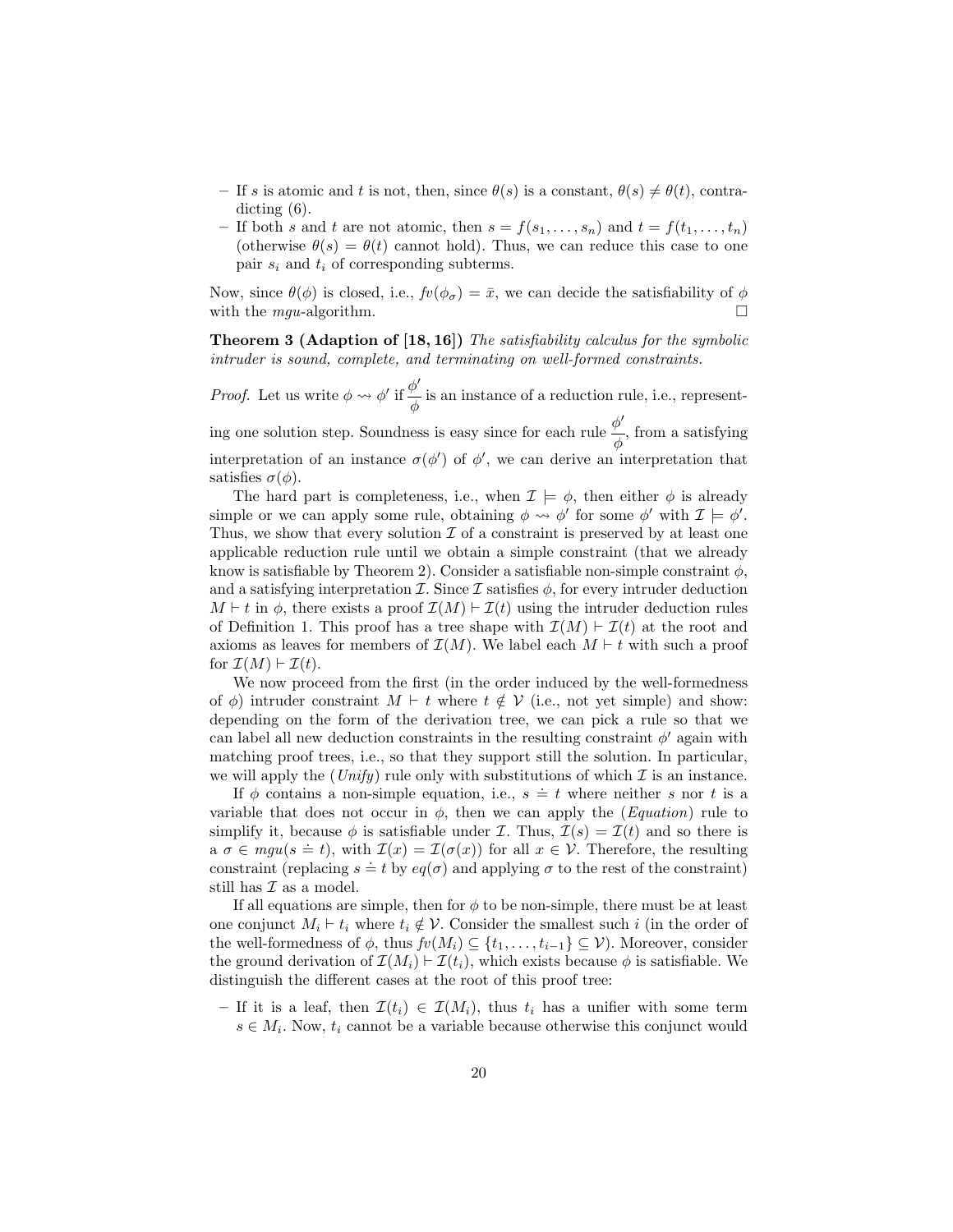be already simple). If s is a variable, then  $s = t_j$  for some  $j < i$ , and we can thus proceed by following the proof tree of  $t_j$  instead. If neither  $t_i$  nor s are variables, then the (Unify) rule is applicable, and again the unifier  $\sigma$ supports  $\mathcal{I}$ , and so does the resulting constraint.

- If it is an application of the (*Public*) rule, then  $t_i \in \mathcal{C}_{pub}$  and so the public constant rule of the constraint reduction is applicable.
- $-$  If it is an application of the (*Compose*) rule, then so is the corresponding rule of the constraint reduction, producing a new conjunction  $M \vdash t'_1 \land \ldots \land M \vdash t'_l$ of deduction constraints for the immediate subterm  $t'_{j}$  of  $t_{i}$ ; we can label these  $t_j$  with the respective subtrees of the derivation tree of  $t_i$ , so the resulting constraint still supports the interpretation  $\mathcal{I}$ .
- If the node is an application of the (*Decompose*) rule, then consider the ground term t that is being decomposed in the derivation proof for  $\mathcal{I}(t_i)$ . We first consider different cases depending on how  $t$  is derived:
	- If it is a composition step, then the intruder composed the term and then decomposed it subsequently. Since decomposition can only yield subterms of the composed term, one of the subtrees proves that the intruder can already derive  $\mathcal{I}(t_i)$  and we can thus simplify the proof tree. We thus assume in the following that the proof tree contains no composition followed by a decomposition.
	- It cannot be an application of the  $(Public)$  rule, since that cannot have an analyzable subterm.
	- If t is obtained by a decomposition step itself, then we regress to the respective term being decomposed, and we do so until we hit a term that is not obtained by decomposition. By the previous cases, this cannot be a composition step or public-constant step either, so all remains is following case:
	- The derivation of t is a leaf, i.e., there is a  $t' \in M$  such that  $\mathcal{I}(t') = t$ . We now show that in this case we can perform the decomposition step.

Since decomposition is performed on t in the derivation of  $\mathcal{I}(t_i)$ , we have that  $\texttt{Ana}(t) = (K, T)$  for some sets of ground terms K and T, where  $\mathcal{I}(M) \vdash k$ for every  $k \in K$  and  $\mathcal{I}(t_i) \in T$ .

We have two further cases, namely whether  $t'$  (the term in  $M$  whose instance is t) is a variable or not. If t' is a variable, then again  $t' = t_j$  for some  $j < i$ and we can just replace the subtree for the derivation of  $\mathcal{I}(t')$  with the derivation of  $\mathcal{I}(t_i)$ .

Finally, if t' is not a variable, then  $\texttt{Ana}(t') = (K', T')$  for some sets K' and T' with  $\mathcal{I}(K') = K$  and  $\mathcal{I}(P') = T$ . Unless  $T' \subseteq M$  (which is for instance the case if the decomposition step has already been applied previously, so we can simply replace the decomposition step with a leaf node), we can apply the decomposition rule of the constraint reduction and label the newly added conjuncts  $M_i \vdash k'$  for every  $k' \in K'$  with the respective derivation of  $\mathcal{I}(k')$  of the previous proof tree. Thus, the resulting the constraint (also extending all  $M_j$  that are supersets of  $M_i$  with the terms from  $P'$ ) supports the interpretation  $\mathcal{I}.$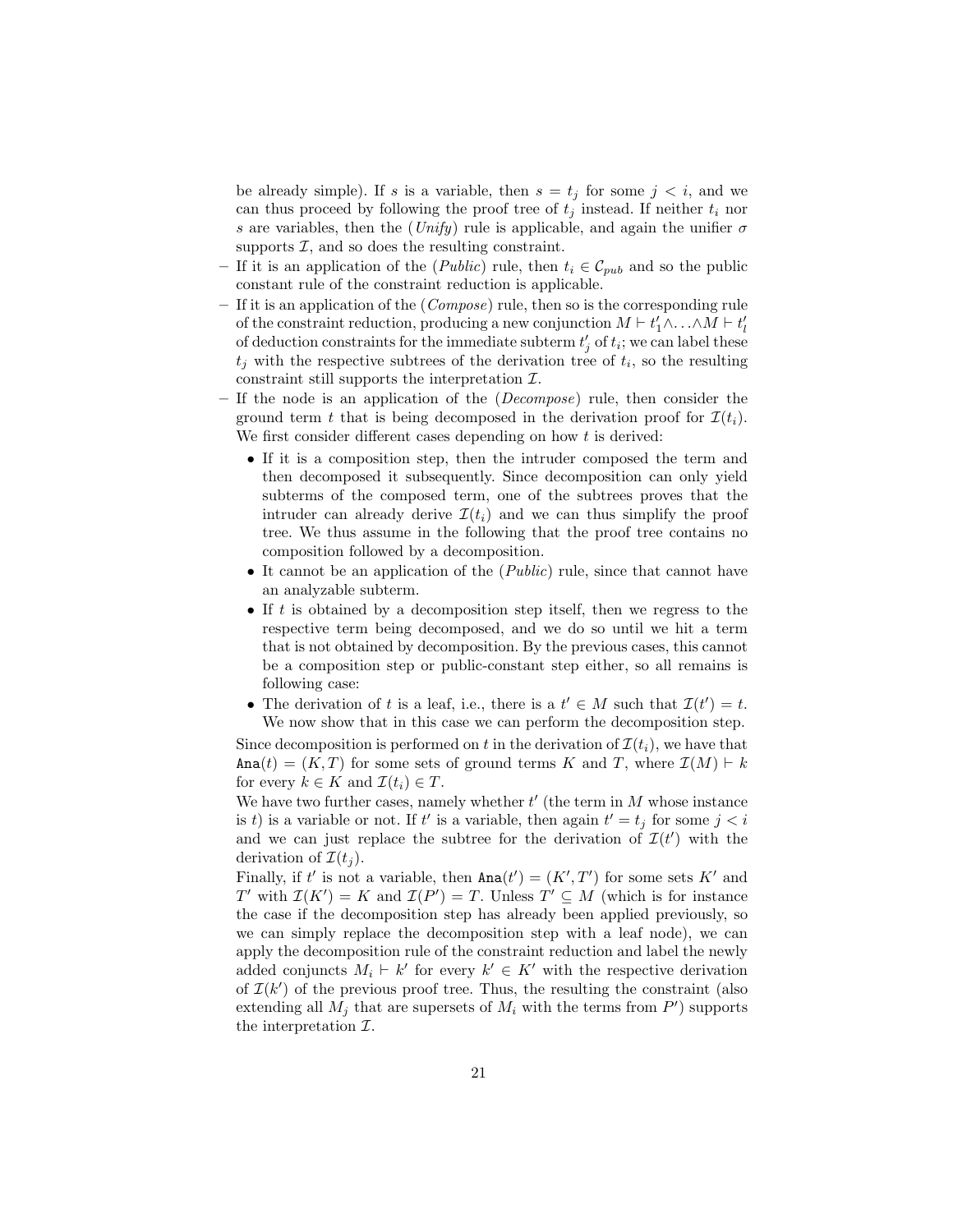For termination, it is standard to define a weight  $(n, m, l)$  for a constraint  $\phi$ , where

- *n* is the number of free variables in  $\phi$ ;
- $-$  m is the number of unanalyzed subterms in the intruder knowledges of constraints, i.e., let  $M_i^*$  be the set of all terms in  $M_i$  and their subterms to which analysis has not yet been applied, and let  $m = \sum_i |M_i^*|$ , where  $|M_i^*|$ is the number of unanalyzed terms in the set  $M_i^*$  and  $\Sigma_i|M_i^*|$  is the sum for all  $M_i$  in a constraint;
- $-l = size(\phi)$ , where

$$
size(\phi \land \phi') = size(\phi) + size(\phi') \quad size(M \vdash t) = size(t) \nsize(s = t) = size(s) + size(t) \quad size(c) = size(x) = 1 \nsize(\neg \exists . \phi_{\sigma}) = 0 \quad size(f(t_1, ..., t_n)) = size(t_1) + ... + size(t_n) + 1
$$

We order the components of this weight lexicographically, i.e.,  $(n, m, l) > (n', m', l')$ iff  $n > n'$  or  $(n = n'$  and  $(m > m'$  or  $(m = m'$  and  $l > l'))$ . Obviously,  $>$  has no infinite descending chain. Now, for every derivation step  $\phi \leadsto \phi'$ 

- either  $\phi'$  has a smaller number of variables than  $\phi$  ((*Unify*) or (*Equation*) with a substitution  $\sigma \neq identity$ , thus the *n* component is smaller,
- or we apply (Decompose), marking the analyzed term (also in supersets of the respective knowledge) and thus decrease the  $m$  component,
- or we apply any of the other rules without unification, so that the  $l$  component decreases.

So, every  $\rightsquigarrow$  step reduces the weight and termination then follows quite straightforwardly.  $\Box$ 

**Lemma 3** Let  $\phi$  be a simple constraint where  $\Gamma(s) = \Gamma(t)$  holds for all equations  $s \doteq t$ , and if the equation is under a negation (i.e., part of an inequality) then neither s nor t contain variables of composed types. Then,  $\phi$  has a well-typed model, i.e., a well-typed interpretation  $\mathcal{I}^T$  with  $\mathcal{I}^T \models \phi$ .

Proof. For this proof, we first show that we can find a well-typed solution for all inequalities (with values in  $\mathcal{C}_{pub}$  that the intruder can generate). Consider an inequalty  $\phi = \exists \bar{x} \cdot \phi_{\sigma}$ . Consider also a substitution  $\theta$  of all free variables of  $\phi$  (which are of atomic types) with constants of  $\mathcal{C}_{pub}$  with corresponding types. Since  $\phi$  is simple, the equations of  $\theta(\phi_{\sigma})$  cannot have a unifier. We have thus found a well-typed model for all the free variables of  $\phi_{\sigma}$ . It is straightforward to extend this to a well-typed model of the entire constraint; since all positive equations must be well-typed, and the intruder has an access to infinite reservoirs of fresh constants of all atomic types.

**Theorem 4** If a type-flaw-resistant protocol  $P$  has an attack, then  $P$  has a well-typed attack.

*Proof.* The key idea is to consider a satisfiable constraint  $\Phi = \phi \wedge tr_{M,E}(\Psi)$  that represents an attack against  $P$ , i.e., where  $\phi$  is the constraint of a reachable state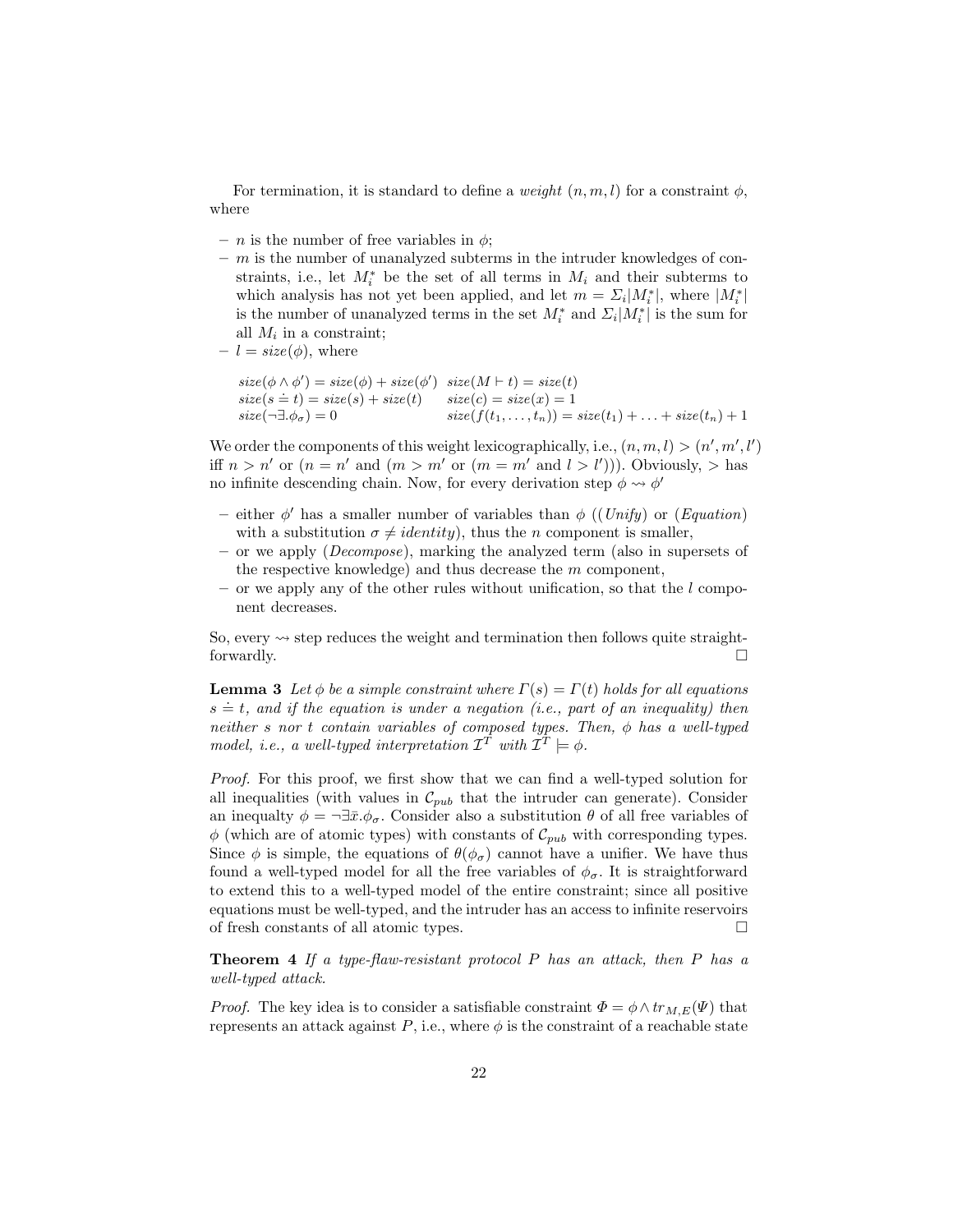of P and  $tr_{M,E}(\Psi)$  is the translation of the violated goal  $\Psi$  in that state. We have to show that the constraint has also a well-typed solution. By Theorem 3 and since  $\Phi$  is satisfiable, we can use the symbolic intruder reduction rules to obtain a simple constraint  $\Phi'$ , i.e.,  $\Phi \leadsto^* \Phi'$ . The point is now that for a type-flaw resistant protocol, all substitutions in this reduction must be well-typed. To prove that we have to show that if  $P = (\mathcal{S}_0, \{\Psi_0, \cdots, \Psi_n\})$  is a type-flaw-resistant protocol and there exist a state  $(S, M; E; \phi)$  such that  $(S_0; \emptyset; \emptyset, \top) \Rightarrow^* (S; M; E, \phi)$  and an interpretation I such that  $\mathcal{I}, M, E \models_{\mathfrak{S}} \neg \Psi_i$  and  $\mathcal{I} \models \phi$ , then there exists a well-typed interpretation  $\mathcal{I}^T$  such that  $\mathcal{I}^T, M, E \models_{\mathfrak{S}} \neg \Psi_i$  and  $\mathcal{I}^T \models \phi$ . Recall that, by Theorem 1,  $\mathcal{I}, M, E \models_{\mathfrak{S}} \neg \Psi_i$  iff  $\mathcal{I} \models tr_{M,E}(\Psi_i)$ , and  $\mathcal{I}^T, M, E \models_{\mathfrak{S}} \neg \Psi_i$ iff  $\mathcal{I}^T \models tr_{M,E}(\varPsi_i)$ .

Note that  $\phi$  is initially  $\top$ , which is well-typed by default, and since P is a typeflaw-resistant protocol, we have that: (1) all equations and events in the initial set of strands  $S_0$  are well-typed, (2) the type of each variable in the inequalities of the strands is atomic, and  $(3) \Rightarrow$  does not introduce any negations (so an equality becomes an inequality or vice versa). Then, we have that all equations in  $\phi$  are well-typed, and variables in inequalities have atomic types.

Recall that  $\Psi_i = \forall \bar{x}.\psi \Longrightarrow \psi_0$ . We show now that  $tr_{M,E}$  does not change these properties that originally hold in  $\Psi_i$ , i.e.,  $tr(\Psi_i)$  has the same properties that  $\Psi_i$  has by the definition of type-flow-resistant protocol.

We show this by cases on  $tr'_{M,E}$ , since  $tr(\cdot)$  passes  $\Psi_i$  to  $tr'_{M,E}(\cdot)$  with a negation on the  $\psi_0$ ; that is fine since all equations (positive and negative) in  $\Psi_i$ must be well-typed, and all variables that occur in such equations must have atomic types. Now we prove that  $tr'_{M,E}$  preserves the above properties:

- $tr'_{M,E}(\text{event}(t)) = \bigvee_{\text{event}(s) \in E} s = t:$  all events in E originate form the initial set of strands  $S_0$ , and by P being a type-flaw-resistant protocol, all events in  $S_0$  are well-typed, and thus  $s \doteq t$  is well-typed.
- $tr'_{M,E}(\neg \text{event}(t)) = \bigwedge_{\text{event}(s) \in E} \neg s = t$ : we can conclude reasoning similarly to the previous cases where we already discussed the negation in  $tr_{M,E}$ .
- $tr'_{M,E}(s \doteq t) = s \doteq t$ : immediate.
- $tr_{M,E}^{\prime\prime}(\exists \bar{x}.\psi) = \exists \bar{x}.tr_{M,E}^{\prime}(\psi)$ : immediate.
- $-tr'_{M,E}(\exists x.\varphi) = \exists x.\varphi \, M,E(\varphi).$  immediate.<br> $-tr'_{M,E}(\neg s = t) = \neg s = t$ : immediate.
- $v_{M,E}^{V}(\overline{u},\overline{v}) = v_{M,E}^{V}(-\exists \overline{x}.\text{ event}(t_1) \land \cdots \land \text{ event}(t_n) \land u_1 = v_1 \land \cdots \land u_m = v_m) =$  $\bigwedge_{w} E(\bigcup_{i=1}^{m} \mathcal{L} \cup \mathcal{L} \cup \mathcal{L}) = E \cup \{v_1 \} \land \dots \land \{v_n = v_1 \}$   $\bigwedge_{w_1 \in \mathcal{L}} \bigcup_{i=1}^{m} \mathcal{L} \cup \{v_1 \} \land \dots \land \{v_n = v_n \}$   $\bigwedge_{w_1 \in \mathcal{L}} \bigcup_{v_1 \in \mathcal{L}} \mathcal{L} \cup \{v_1 \} \land \dots \land \{v_m = v_m \}$  $v_m$ ): follows by reduction to previous cases.
- $tr'_{M,E}(\psi_1 \vee \psi_2) = tr'_{M,E}(\psi_1) \vee tr'_{M,E}(\psi_2)$  and the rest of the cases: follow by reduction to previous cases.

We need to prove that for a type-flaw-resistant protocol, if there is an interpretation  $\mathcal{I} \models \Phi$ , then there is a well-typed  $\mathcal{I}^T \models \Phi$ . By Theorem 3 and since  $\Phi$ is satisfiable, we can use the symbolic intruder reduction rules to obtain a simple constraint  $\Phi'$ , i.e.,  $\Phi \leadsto^* \Phi'$ .

Next we prove that all substitutions made in the reduction steps made until we reach a  $\Phi'$  are well-typed substitutions. We prove this as follows.

Note that by definition of type-flaw-resistant protocols (Definition 10), all equations must be well-typed, and whenever a variable occurs in an equation in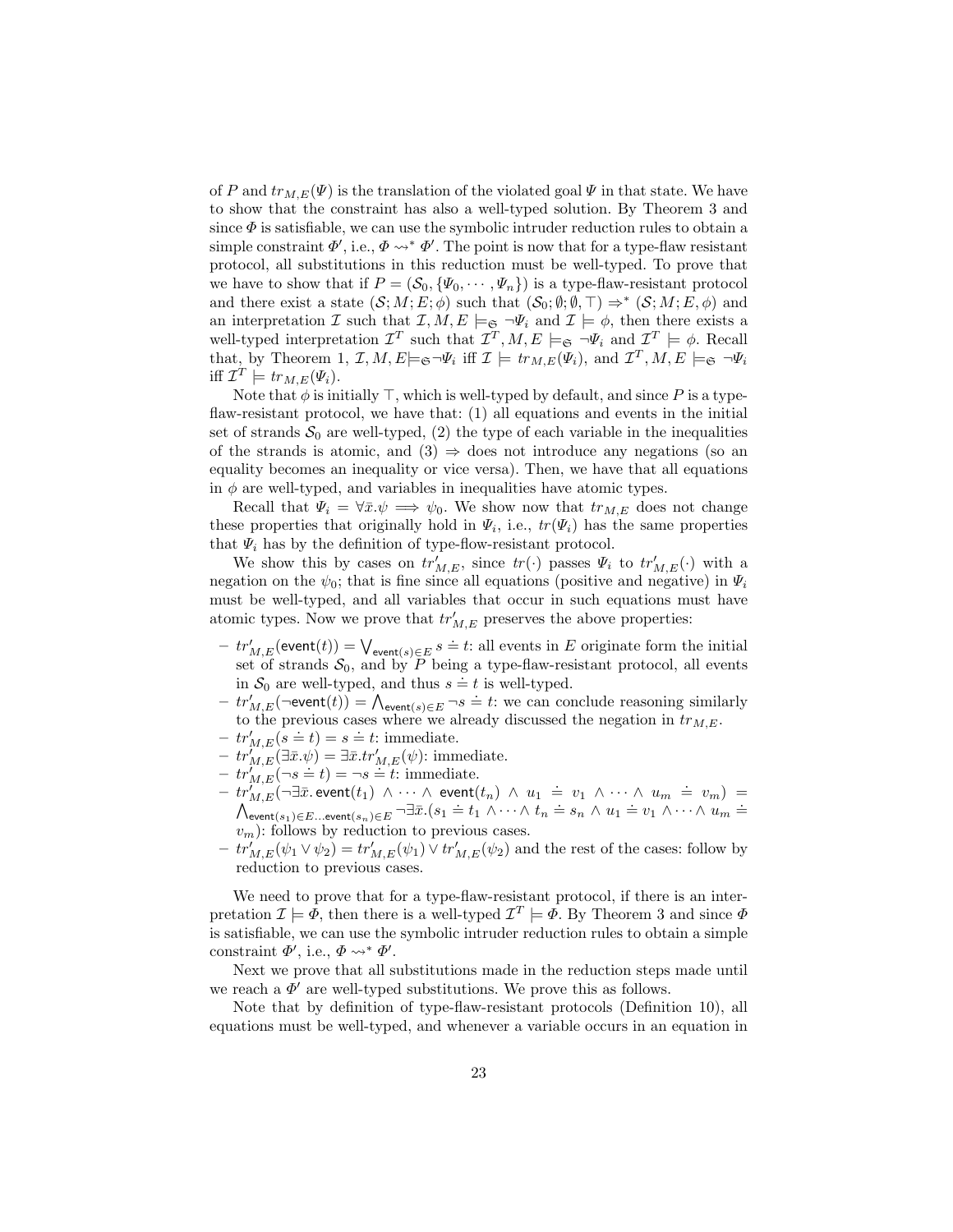$\Psi$  its type must be atomic; this also applies to inequalities in the strands of the type-flaw-resistant protocols. Moreover, all terms that can occur in a constraint are subterms of instances of terms in  $SMP(P)$ , i.e., when t occurs in  $\Phi$  then  $t \subseteq \vartheta(t')$  for some substitution  $\vartheta$  and  $t' \in \mathit{SMP}(P)$ . We need to prove that all reductions made to  $\Phi$  towards  $\Phi'$  preserved the above properties. We prove that  $tr'_{M,E}$  preserves the above properties as well. For this, we consider the two cases that involve substitutions in the constraint reduction rules, namely  $(Unify)$  and (Equation). For the (Unify) rule, we proceed by cases of s and t:

- If both s and t are atomic, then s and t cannot be variables, so the above property is preserved trivially, simply because they must be the same constant.
- If both are composed, then  $\sigma(s) = \sigma(t)$  and there exist  $u, v \in SMP$  and  $\vartheta_1, \vartheta_2$  such that  $\vartheta_1(u) = s$  and  $\vartheta_2(v) = t$ . Then,  $\sigma(\vartheta_1(u)) = \sigma(\vartheta_2(v))$  and  $\Gamma(u) = \Gamma(v) = \Gamma(s) = \Gamma(t)$  as the protocol is type-flaw-resistant, and so  $\sigma$ is well-typed.
- $-$  If t is variable, then it is simple and we proved earlier that if it has an ill-typed solution, then it also has a well-typed one.

For the *(Equation)* rule, we conclude immediately from the fact that  $P$  is typeflaw-resistant; since all equations are well-typed, all unifications must be welltyped.

So far we have arrived at a  $simple(\Phi')$  where  $\Gamma(s) = \Gamma(t)$  holds for all equations  $s \doteq t$ , and if the equation is under a negation (i.e., part of an inequality), then neither s nor t contain variables of composed types. By Lemma 3, we conclude the existence of well-typed solution for such  $\Phi'$ .

**Theorem 5** If two protocols  $P_1$  and  $P_2$  are parallel-composable and both  $P_1$  and  $P_2$  are secure in isolation in the typed model, then  $P_1 \parallel P_2$  is secure (also in the untyped model).

*Proof.* Consider an attack against  $P_1 \parallel P_2$  violating a goal  $\Psi$  of  $P_1$ . We show that the given attack works also on  $P_1$  isolation, or one of the  $P_i$  in isolation leaks one of the long-term secret constants. We use a similar argument as in Theorem 4: let  $\phi$  be a constraint that represents the attack against  $P_1 \parallel P_2$ ; we show how to extract a satisfiable constraint that represents either an attack against  $P_1$  or  $P_2$  in isolation, and that this attack works in the typed model.

First observe that composability of  $P_1$  and  $P_2$  implies that they are both type-flaw resistant. Thus, there is no unifier between two messages of  $SMP(P_1)$ unless they have the same type, and the same holds for  $SMP(P_2)$ . Since also there are no unifiers between a message from  $SMP(P_1)$  and a message from  $SMP(P_2)$ , we can derive that also  $P_1 \parallel P_2$  is type-flaw resistant. By Theorem 4, if there is an attack against  $P_1 \parallel P_2$ , then there must be also a well-typed attack against  $P_1 \parallel P_2$ . We can thus without loss of generality assume that the given constraints that represent an attack against  $P_1 \parallel P_2$  have a well-typed solution. This allows us first to get rid of all variables of composed types: we substitute each variable of a composed type  $f(\tau_1, \ldots, \tau_n)$  by the expression  $f(x_1, \ldots, x_n)$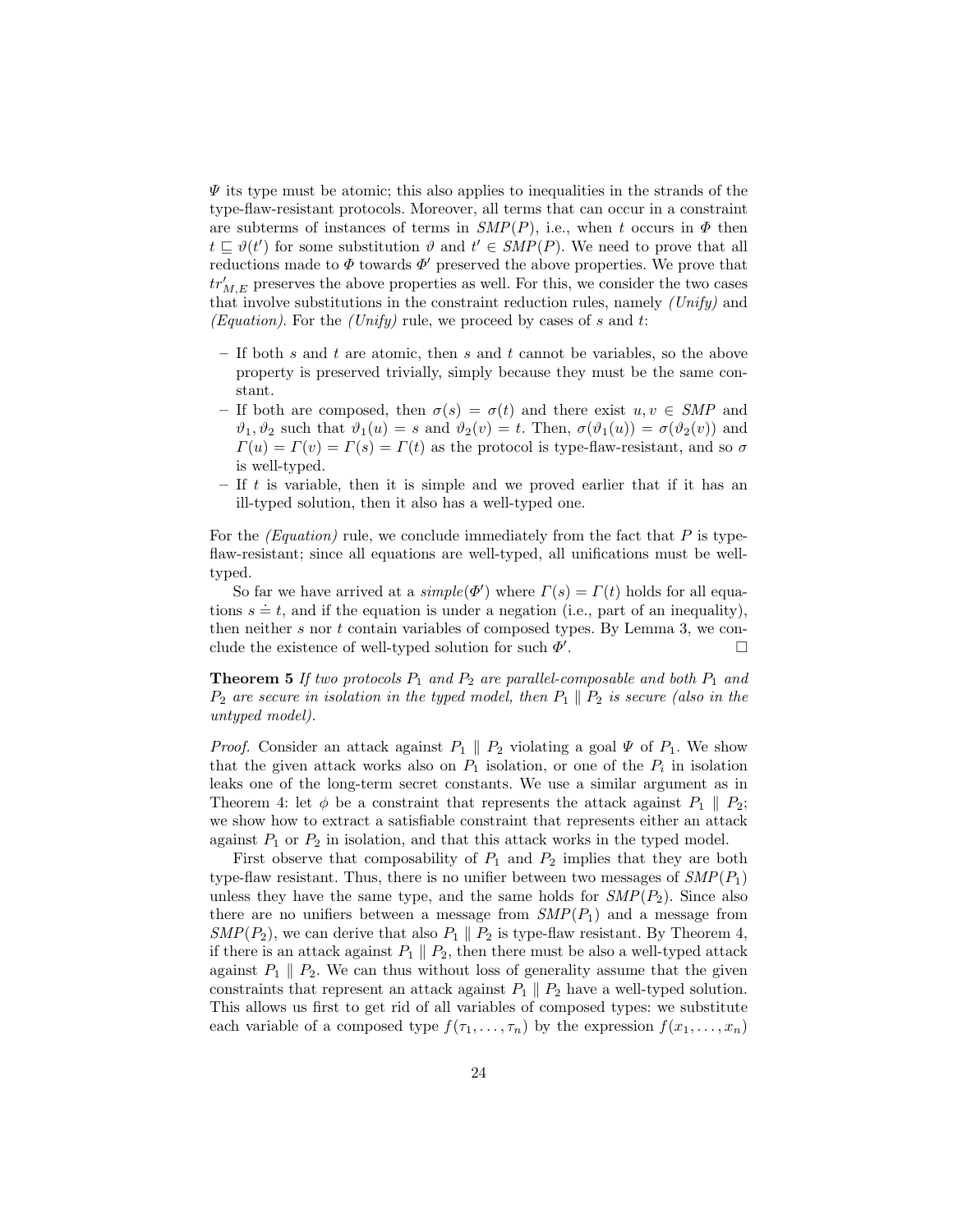where the  $x_i$  are new variables of types  $\tau_i$ , and repeat this process until we have only variables of atomic types. Since the given constraint has a well-typed solution, so has the transformed one. Let  $\mathcal I$  be such a well-typed solution.

As a second step, we substitute every variable  $x$  of type private key with  $\mathcal{I}(x)$ .<sup>7</sup> Thus we have no variables of type private key anymore, and for every  $\mathsf{pub}(t), t$  is a public or secret long-term constant of type private key.

The next step in the proof is to introduce a label for each term and subterm that occurs in a  $M \vdash t$  constraint in  $\phi$ , namely whether the corresponding term "belongs" to  $P_1$  or to  $P_2$ . Recall that in  $M \vdash t$ , t represents a message that the intruder sent to an honest agent (or was required to construct for violating a goal), and M represents messages he has received from honest agents. By construction, all these terms are thus instances of either an  $MP(P_1)$  or an  $MP(P_2)$  term and can be labeled as such, with the exception of  $\mathsf{pub}(t)$  terms in an intruder knowledge  $M$  which would be available in both. Let us thus label all occurrences of  $\text{pub}(t)$  with label  $\star$ . For each term, we give the same label to all its subterms. Note that throughout the constraint, all occurrences of a variable thus receives the same labeling and we can thus speak of  $P_1$ -variables and  $P_2$ -variables. Similarly, all fresh constants  $\mathcal{C}_{P_1}$  will be labeled  $P_1$  and all fresh constants of  $\mathcal{C}_{P_2}$  will be labeled  $P_2$ . However the public and private longterm constants may occur both with a  $P_1$  and with a  $P_2$  label; let us thus label them with  $\star$  instead. In this way, all terms and their subterms have a consistent labeling in the sense that all occurrences of the term will bear the same label. Also by construction, in all equations  $s \doteq t$ , both s and t are labeled  $P_1$  or both  $P_2$ .

As shown already in the proof of Theorem 4, during constraint reduction we obtain only terms that are instances of  $SMP(P_1)$  or  $SMP(P_2)$  or that are atomic. What we now show is that for one of the  $P_i$  all those constraints  $M \vdash t$  where t is labeled  $P_i$  can be solved using only messages in M that are also labeled  $P_i$ or  $\star$  (and are not a long-term secret constant). This means that the constraint  $M \vdash t$  can still be solved when removing from M all messages labeled for the other protocol, so that we have an attack that works in the respective  $P_i$  alone.

To that end, as in the proof of Theorem 4, we proceed along the wellformedness order of the constraint, solving the first non-simple one in a way that supports the given solution  $I$ , and show that during this constraint reduction we never need to use a  $P_2$  message to solve a  $P_1$  constraint or vice versa. In particular, we will never perform a unification between a  $P_1$ -labeled and a  $P_2$ -labeled message.

Whenever applying the (*Equation*) rule on an equation  $s \doteq t$ , it is impossible that s is labeled  $P_1$  and t is labeled  $P_2$  (or vice versa) by construction, so also the resulting unifier produces equations with this property.

<sup>&</sup>lt;sup>7</sup> The reader may wonder why we would not do this actually for all variables. In fact, we cannot, because in general the solution  $\mathcal I$  may be exploiting that messages from  $P_1$  can be used for  $P_2$ . Only for private keys, we know that they are either long-term secrets or long-term public values, either (supposedly) secret in both protocols or available in both.